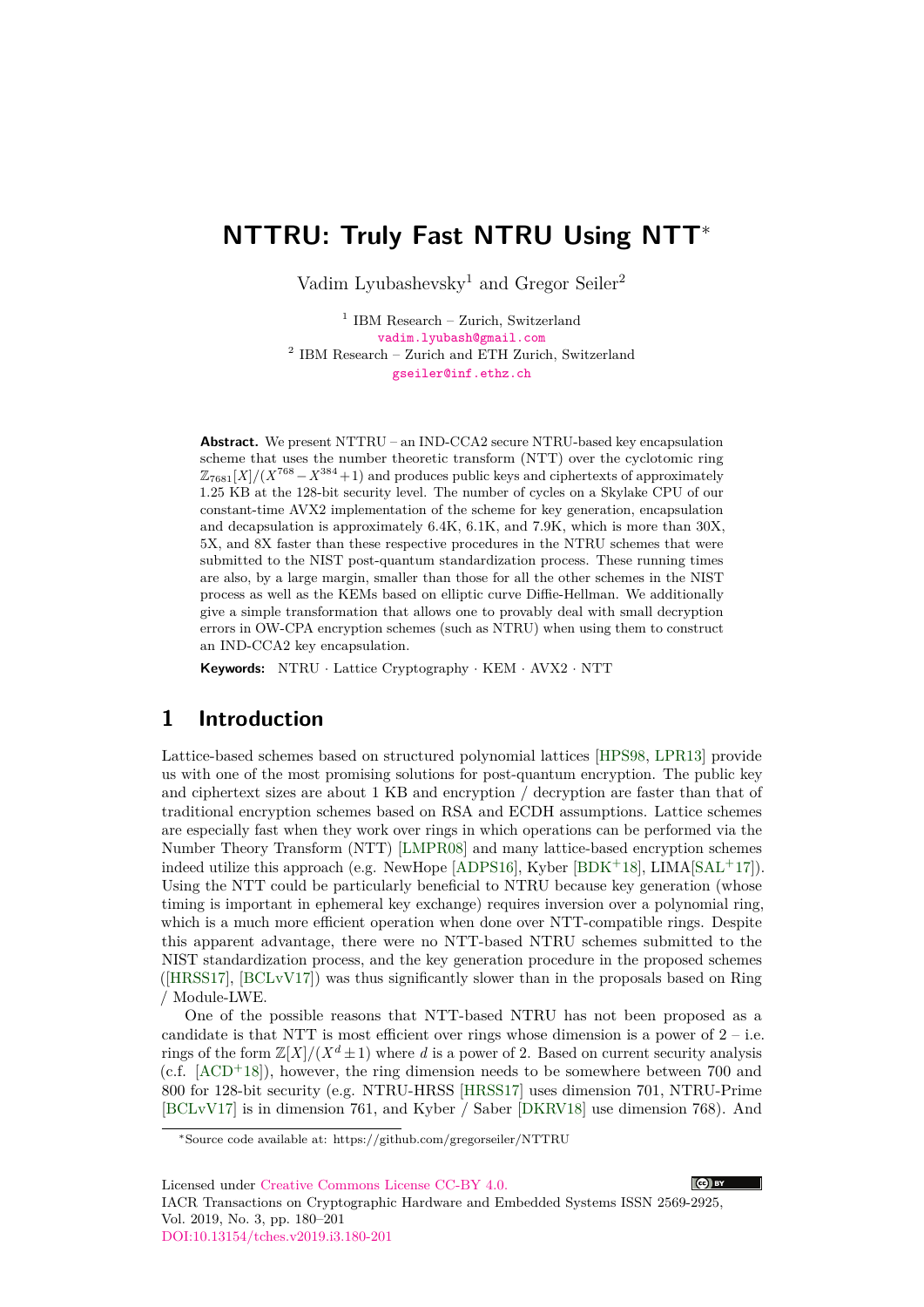unlike schemes based on generalized LWE (like Kyber) that are able to use a public key consisting of a matrix of smaller-degree power-of-2 rings without increasing the public key size, this approach does not work for NTRU. The reason is that the part of the public key that contains a composition of small rings in Kyber is completely random and can be generated from a seed via an XOF, whereas the entire NTRU public key is a function of the secret key and none of it can be stored as a seed. Having the public key composed of several parts would therefore significantly increase the size of the NTRU public key.

**Some Advantages and Disadvantages of NTRU.** Despite these limitations on parameter selection, there are some advantages that NTRU enjoys over its counterparts based on Ring-LWE and Module-LWE. The first advantage is speed of encapsulation and decapsulation. The public key of Ring-LWE based primitives consists of a uniformly random polynomial  $a_1$  and another polynomial  $a_2 = a_1 s_1 + s_2$ , where  $s_i$  are kept secret. To reduce the size of the public key, one generates  $a_1 = H(k)$  where k is some short random seed, and only stores  $k, a_2$  as the public key. In encapsulation and decapsulation, however, one needs to compute  $a_1 = H(k)$ , and this may be a somewhat costly operation (in comparison to all the other computation envolved in encapsulation / decapsulation) if H is an XOF based on SHAKE or AES.

A more interesting, in our opinion, advantage of NTRU is that NTRU-based public keys and ciphertexts may give rise to more compact (and faster) primitives that utilize zero-knowledge proofs. An NTRU ciphertext consists of just one ring element, whereas a Ring-LWE ciphertext consists of two. This is not a disadvantage for Ring-LWE if one only uses it for encryption because the second ciphertext can be drastically compressed so that only a few (e.g. 2 or 3) high-order bits need to be output. Furthermore, the first ciphertext can also be compressed so that Ring-LWE ciphertexts may actually be a little smaller than NTRU ones. But, if one is using a cryptographic primitive that includes an encryption scheme and a zero-knowledge proof that the ciphertext is correctly formed (e.g. verifiable encryption schemes, group signatures, etc.) then there does not seem to be a way around needing to prove that both parts of the Ring-LWE ciphertext are correctly formed. The proofs for Ring-LWE based schemes would therefore be twice as large as those for NTRU.

On the other hand, there are also situations in which one should strongly prefer to use Ring-LWE based schemes rather than those based on NTRU. Certain instantiations of "advanced" primitives require the gap between the modulus and the error to be somewhat large, and it is known that due to the special structure of its public key, NTRU with a large modulus and small error is less secure than Ring-LWE [\[ABD16,](#page-20-4) [KF17\]](#page-21-6). <sup>[1](#page-1-0)</sup>

In short, there are reasons that both NTRU and generalized LWE-based schemes may be useful in different situations. Generalized LWE schemes like Kyber and Saber have the advantage that they are based on weaker assumptions, do not require re-implementation to increase/decrease security, and can be used as a basis for schemes requiring a large gap between error and modulus; while NTRU has the advantage of having faster encapsulation / decapsulation and may result in smaller outputs when used together with zero-knowledge proofs. One should therefore hope that both of these variants of doing lattice-based cryptography become accepted standards.

## **1.1 Our Results**

**NTT over the ring**  $\mathbb{Z}_{7681}[X]/(X^{768} - X^{384} + 1)$ . The main result of this paper is a very fast AVX2 implementation of NTT over the ring  $\mathbb{Z}_q[X]/(X^{768} - X^{384} + 1)$ , which leads to an NTRU-based IND-CCA2 secure KEM with key generation, encapsulation, and

<span id="page-1-0"></span><sup>1</sup>This is based on the currently-best algorithms against Ring-LWE, which of course could always improve.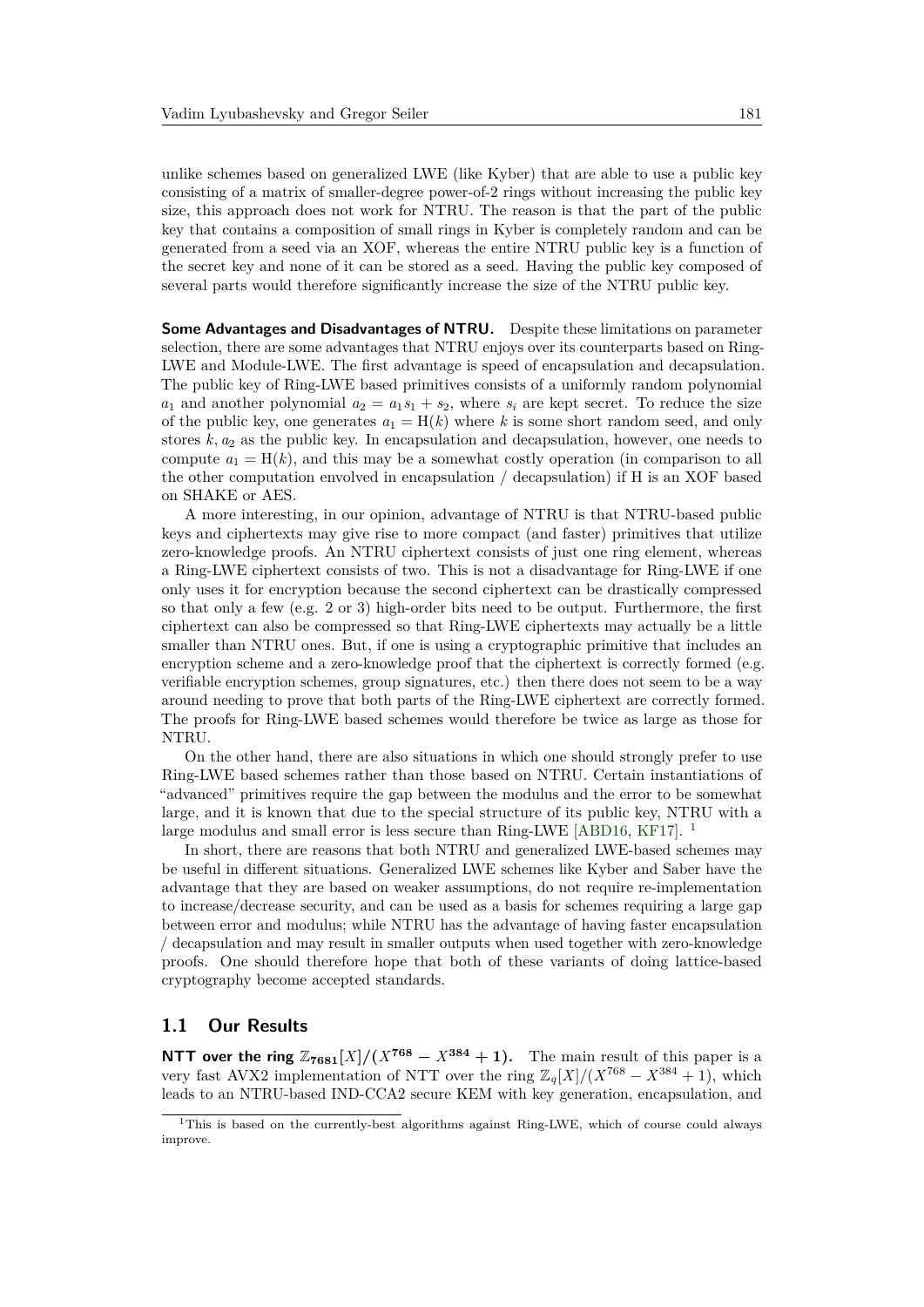decapsulation algorithms being over 30X, 5X, and 8X faster than the respective procedures in [\[HRSS17\]](#page-21-4), which is the fastest NTRU-based submission to NIST and the scheme which is being used in Google's CECPQ2 experiment [\[Lan18\]](#page-21-7). We show that with an appropriately chosen prime *q*, one can perform NTT over the ring  $\mathbb{Z}_q[X]/(X^{768} - X^{384} + 1)$  essentially as fast as that over a ring that's a power-of-2. We furthermore give additional optimizations related to Montgomery modular reduction that should speed up all NTT computations (thus schemes like Kyber and NewHope should see an improvement in running time.) Our current scheme is currently the fastest (in all aspects) of any lattice-based NIST submission.

NTT over a polynomial ring  $\mathbb{Z}_q[X]/(f(X))$  crucially uses the fact that *q* is chosen such that the polynomial  $f(X)$  can be factored as  $f(X) = \prod_{k=1}^{k}$  $\prod_{i=1}$   $f_i(X)$  (mod *q*), where  $f_i(X)$ are polynomials of small degree (usually 1, but could be higher). Then multiplying two polynomials  $a, b \in \mathbb{Z}_q[X]/(f(X))$  is done by first computing

$$
a_i = a \bmod f_i(X) \text{ and } b_i = b \bmod f_i(X) \text{ for } i = 1 \text{ to } k,
$$
\n
$$
(1)
$$

then computing the component-wise product  $(a_1b_1, \ldots, a_kb_k)$ , and finally using the inverse operation to find the polynomial *c* such that *c* mod  $f_i(X) = a_i b_i \text{ mod } f_i(X)$ . When the polynomial  $f(X) = X^d + 1$ , (where *d* is a power-of-2), then one can pick a modulus *q* such that  $X^d + 1 = (X^{d/2} + r)(X^{d/2} - r)$ , and then each of the terms  $(X^{d/2} \pm r)$  themselves factor into  $(X^{d/4} \pm r')$ , and so on until one reaches linear factors. This factorization is what lends power-of-2 rings to have particularly efficient implementations of the decomposition in (**??**). Furthermore it is usually not necessary to do a "full" polynomial multiplication as, for example, the modular reductions in (**??**) may already be pre-computed.

Something similar can be achieved for the ring  $\mathbb{Z}_q[X]/(X^{768} - X^{384} + 1)$ . For our particular choice of  $q = 7681$ , the polynomial  $X^{768} - X^{384} + 1$  initially splits into  $(X^{384} +$  $684$  $(X^{384} - 685)$ , but from that point on, the splitting tree rooted at these two factors always splits into two factors of the form  $X^{i} \pm r'$  all the way down to irreducible polynomials  $X^3 \pm r$ . Therefore the very first split and the degree of the final irreducible polynomials is different than in the description in the paragraph above. The latter does not create any loss in efficiency because doing polynomial multiplication modulo  $\mathbb{Z}_q[X]/(X^3 - r)$  is essentially as, or possibly even more, efficient than if one were able to split further.[2](#page-2-0) And the fact that the original polynomial does not split into  $X^{384} \pm r$  can be dealt with just one extra addition. In short, our NTT over the ring  $\mathbb{Z}_q[X]/(X^{768} - X^{384} + 1)$  is as efficient as NTT over power-of-2 rings.

One of the most costly operations when performing NTT is reduction modulo *q*. Indeed, a significantly improved modular reduction strategy based on a modification of the Montgomery redution algorithm is used in the NTT implementation of Kyber which runs in less than 500 cycles on Skylake and Haswell processors and is more than 5X faster than the previously used floating point NTT [\[BDK](#page-20-1)<sup>+</sup>18, [Sei18\]](#page-21-8). We improve on this modular reduction strategy and reduce the number of 16 bit integer multiplications with 16 bit results needed for one  $\mathbb{Z}_q$ -multiplication from 4 to 3 with the help of more precomputed constants. Our NTT implementation runs in 810 cycles on Skylake processors which is less than twice as many compared to the Kyber NTT although the input coefficient vectors are 3 times shorter in Kyber. Our improvement can also be used in the NTT multiplication in Kyber, but this would not make much difference for the running time of the whole scheme unless polynomial sampling is drastically improved.

<span id="page-2-0"></span><sup>&</sup>lt;sup>2</sup>Even in NTT over the ring  $\mathbb{Z}_q[X]/(X^d+1)$  where  $X^d+1$  splits into linear factors modulo *q*, it may be beneficial to not split all the way into irreducible factors, but instead perform multiplications in rings of the form  $\mathbb{Z}_q[X]/(X^{d'}-r)$  for  $d'=2$  or 4.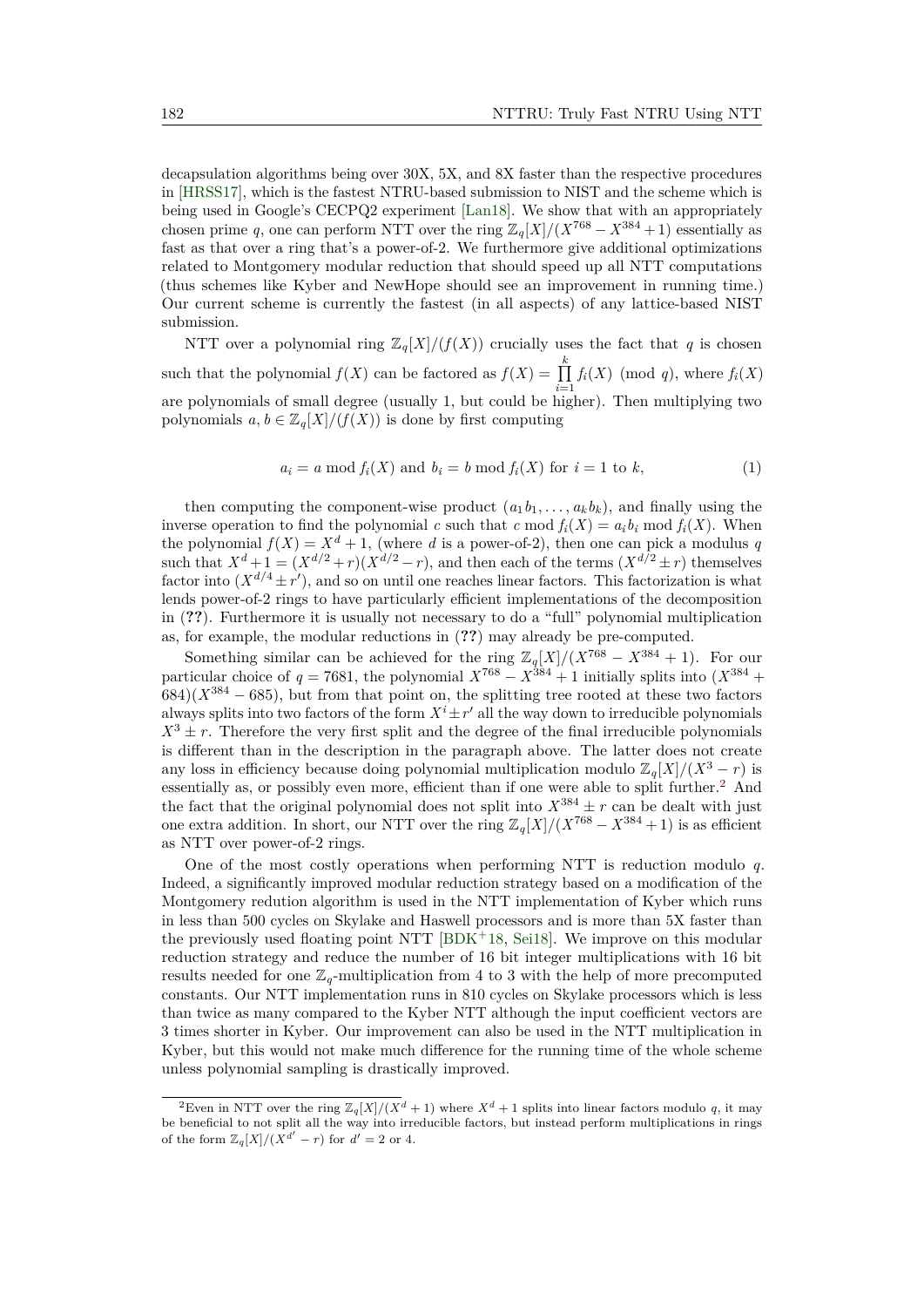**Dealing with very small decryption errors.** The basic building block for constructing an NTRU-based IND-CCA2 secure KEM is a *one-way chosen plaintext attack* (OW-CPA) secure encryption scheme.[3](#page-3-0) Like all lattice-based encryption schemes, this scheme has the property that if one sets parameters to minimize public key and ciphertext sizes, valid ciphertexts may be incorrectly decrypted. If this decryption error is too high, then there are simple attacks against the OW-CPA, and the derived IND-CCA2 version, of the scheme.

While NTRU-HRSS and NTRU-Prime set the parameters of their OW-CPA NTRU schemes so as to not have any decryption errors, errors do occur in our scheme with a small probability  $\approx 2^{-1230}$ , when the probability is taken over the secret key and the randomness and message used in encryption. We show that one can still have a provably-secure IND-CCA2 KEM when it uses such a OW-CPA scheme.[4](#page-3-1)

In the transformation from a OW-CPA secure encryption scheme without decryption errors to an IND-CCA2 secure KEM (see Section [2.3\)](#page-7-0), the encryption algorithm only has control of the message because the randomness needed in the OW-CPA encryption scheme is derived from the message using a cryptographic hash function modeled as a random oracle. This implies that if decryption errors occur with probability  $\epsilon$  and the message space is of size  $|M|$ , then the probability over the randomness in the key-generation procedure, a decryption error is even possible is at most  $\epsilon \cdot |\mathcal{M}|$ . It is therefore safe to use NTRU if decryption errors are  $\ll 1/M$ . Unfortunately in the NTRU one-way function, the message space is somewhat large, and so this bound may not be good enough. But we show (Section [2.4\)](#page-9-0) that a OW-CPA scheme with an arbitrary-size message space can be transformed into a OW-CPA scheme in which the message space can be as small as the shared-key produced in the KEM (in our case, 256 bits). The cost of this transformation is that the ciphertext also increases by 256 bits and one needs to invoke an extra hash function mapping the original message space to 256 bits. This is, however, in our opinion a worthwhile tradeoff because it still results in a more efficient scheme than if we are forced to increase the modulus to avoid having decryption errors.

#### **1.2 Parameters, Timing, and Comparisons**

Without taking the algebraic structure of the underlying ring into account, our scheme is at least as secure as NTRU-HRSS. This is due to the fact that we use the same error distribution while having a larger ring dimension and smaller modulus.<sup>[5](#page-3-2)</sup> See also Table [3](#page-5-0) for a concrete security estimate in one widely used methodology. Furthermore, both our scheme and NTRU-HRSS use cyclotomic rings (while NTRU-Prime purposefully avoids them), and neither scheme (nor NTRU-Prime) uses the "natural" distribution over the dual of the number field as in [\[LPR13\]](#page-21-1). While there are specifically-tailored examples of distributions and ring structure that can make the problem easier (c.f. [\[CLS16,](#page-21-9) [Pei16\]](#page-21-10)), we are not aware of any natural examples where the security of NTRU is degraded based on the choice of the cyclotomic ring.

In Table [1,](#page-4-0) we compare the parameters of NTTRU to some other AVX2 optimized constant-time implementations of IND-CCA2 secure KEMs that were submitted to the NIST standardization process. We do not consider the QROM model in this paper,

<span id="page-3-2"></span><sup>5</sup>But since the rings are different, we cannot give a formal security reduction between the two schemes.

<span id="page-3-0"></span><sup>&</sup>lt;sup>3</sup>The security definition of a OW-CPA secure encryption scheme is that it is hard, over the choice of the randomness and the message, to recover the message from the ciphertext.

<span id="page-3-1"></span><sup>4</sup>There are works (e.g. [\[HKSU18,](#page-21-11) Theorem A.4] and [\[HHK17\]](#page-21-12)) that show how to deal with decryption errors in the encryption scheme when converting an IND-CPA encryption scheme to an IND-CCA2 KEM. There are some subtle differences, however, between starting with an IND-CPA scheme vs. a OW-CPA one which make these reductions inapplicable, and we discuss this at the end of Section [2.4.](#page-9-0) There are also works that construct an IND-CCA2 KEM from a OW-CPA scheme with decryption errors [\[HHK17\]](#page-21-12), but decryption errors there are defined in a way that is not very convenient to compute for NTRU – we have a more detailed discussion of this issue in Section [2.2.](#page-6-0)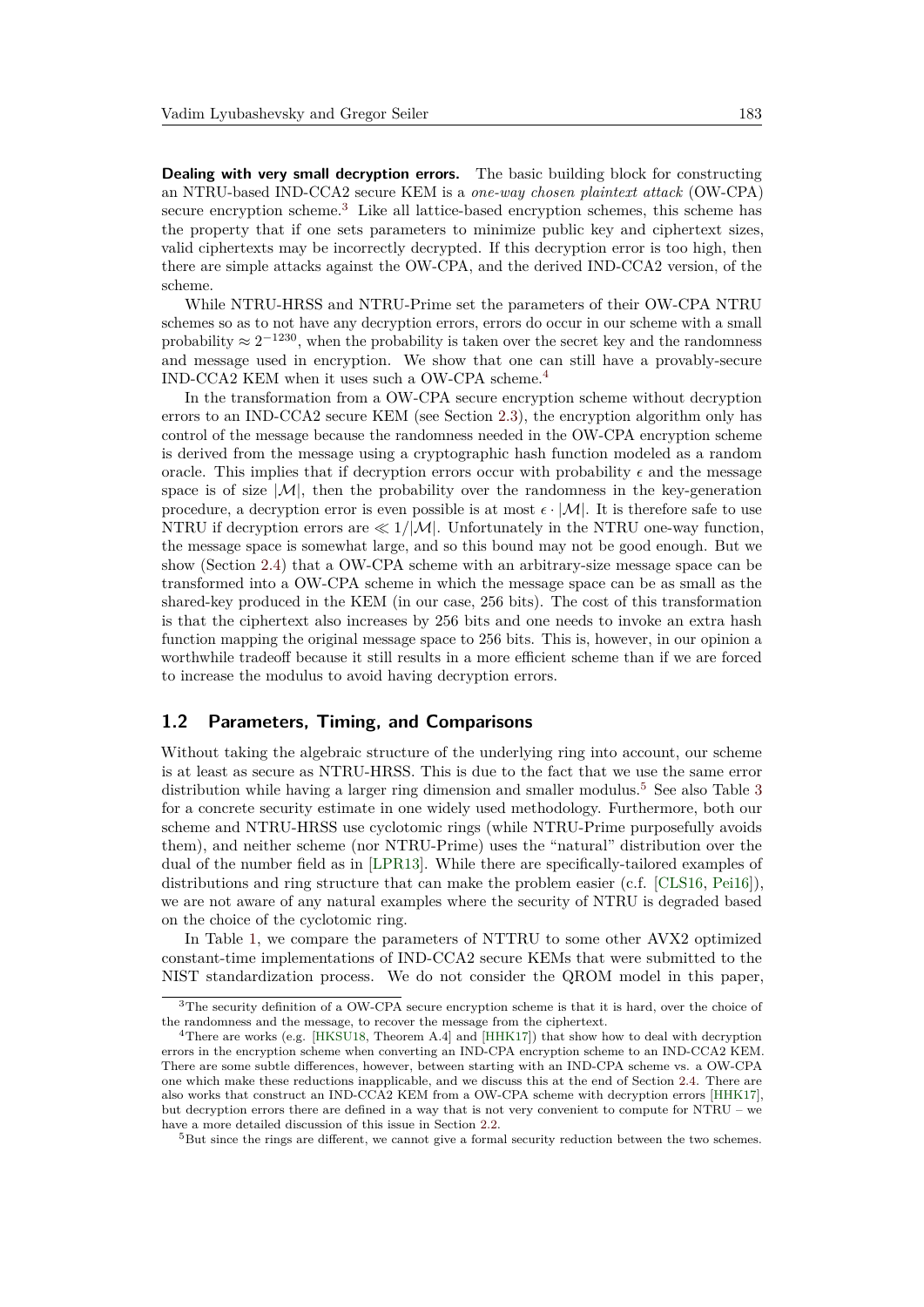<span id="page-4-0"></span>**Table 1:** Comparison of lattice-based IND-CCA2 secure KEMs. Cycle counts are medians of many executions of key generation (**K**), encapsulation (**E**) and decapsulation (**D**). Measurements for all schemes except NTTRU (this work) were obtained in the supercop-20190110 benchmarking run on a machine called "samba" with an Intel Skylake Xeon E3-1220 CPU. NTTRU was benchmarked on a laptop with an Intel Skylake i7-6600U CPU. Bytes are given for public keys (**pk**) and ciphertexts (**c**).

| Scheme                                      |                | Cycles                  |                | <b>Bytes</b>      |
|---------------------------------------------|----------------|-------------------------|----------------|-------------------|
| Streamlined NTRU Prime 4591761<br>[BCLvV17] | $\mathbf{K}$ : | 888115                  | pk:            | 1218              |
|                                             | $\mathbf{E}$ : | 42073                   | $\mathbf{c}$ : | 1047              |
|                                             | $\mathbf{D}$ : | 88137                   |                |                   |
| NTRU-HRSS [HRSS17]                          | $\mathbf{K}$ : | 220331                  | pk:            | 1 1 4 0           |
|                                             | $\mathbf{E}$ : | 34 591                  | $\mathbf{c}$ : | 1140 <sup>1</sup> |
|                                             | $\mathbf{D}$ : | 65042                   |                |                   |
| Kyber $[BDK+18]$                            | $\mathbf{K}$ : | 77456                   | pk:            | 1088              |
|                                             | $\mathbf{E}$ : | 105478                  | $\mathbf{c}$ : | $1120^2$          |
|                                             | $\mathbf{D}$ : | 102029                  |                |                   |
| NTTRU (this paper) <sup>3</sup>             | $\mathbf{K}$   | 6 431                   | pk:            | 1 2 4 8           |
|                                             | $\mathbf{E}$ : | $6101(+\approx 500)$ c: |                | $1248 (+32)$      |
|                                             | $\mathbf{D}$ : | $7878(+\approx 500)$    |                |                   |

<sup>1</sup> We removed the 141 bytes for the QROM proof

<sup>2</sup> We removed 32 bytes for the QROM proof

<sup>3</sup> In parentheses are the additional required resources for the message-space reduction transformation from Section [2.4](#page-9-0) needed for dealing with small decryption errors.

while several schemes performed an additional transformation which resulted in a larger ciphertext (but was computationally cheap as it just involved more XOF output).

When comparing NTTRU to elliptic curve Diffie-Hellman, one needs to take into account that for ephemeral key exchange with NTTRU one of the users has to run key generation and decapsulation with a total cost of less than 15000 Skylake cycles. On the other hand with the fastest (binary) elliptic curves two exponentiations take more than 70000 Skylake cycles. Moreover, two exponentiations on Curve25519 take more than 260000 Skylake cycles and so NTTRU is an order of magnitude faster; see <https://bench.cr.yp.to/results-dh.html>.

In Table [2,](#page-5-1) for illustration purposes, we give the running times of just the NTRU one-way function (and its inversion) part of the protocol. The "mathematical" part of our algorithms requires only  $\approx 5000$  cycles for key generation and  $\approx 2300$  cycles for encapsulation / decapsulation. The rest being used for randomness expansion using an XOF and input / output formatting. Due to the extremely fast multiplication using NTT, these latter steps take up a much more significant percentage of our running time than that of NTRU-HRSS, and so we also optimized some of them. It would be interesting to optimize these parts further, as they still form the bulk of the running time.

Table [3](#page-5-0) lists estimations of the classical Core-SVP costs of attacking the schemes from Table [1](#page-4-0) using the primal lattice attack. The costs are estimations of the time needed for one call to the LSF sieve without quantum Grover speed-ups, which is used as the SVP oracle in the BKZ reduction algorithm. See [\[HRSS17\]](#page-21-4) for a detailed explanation. The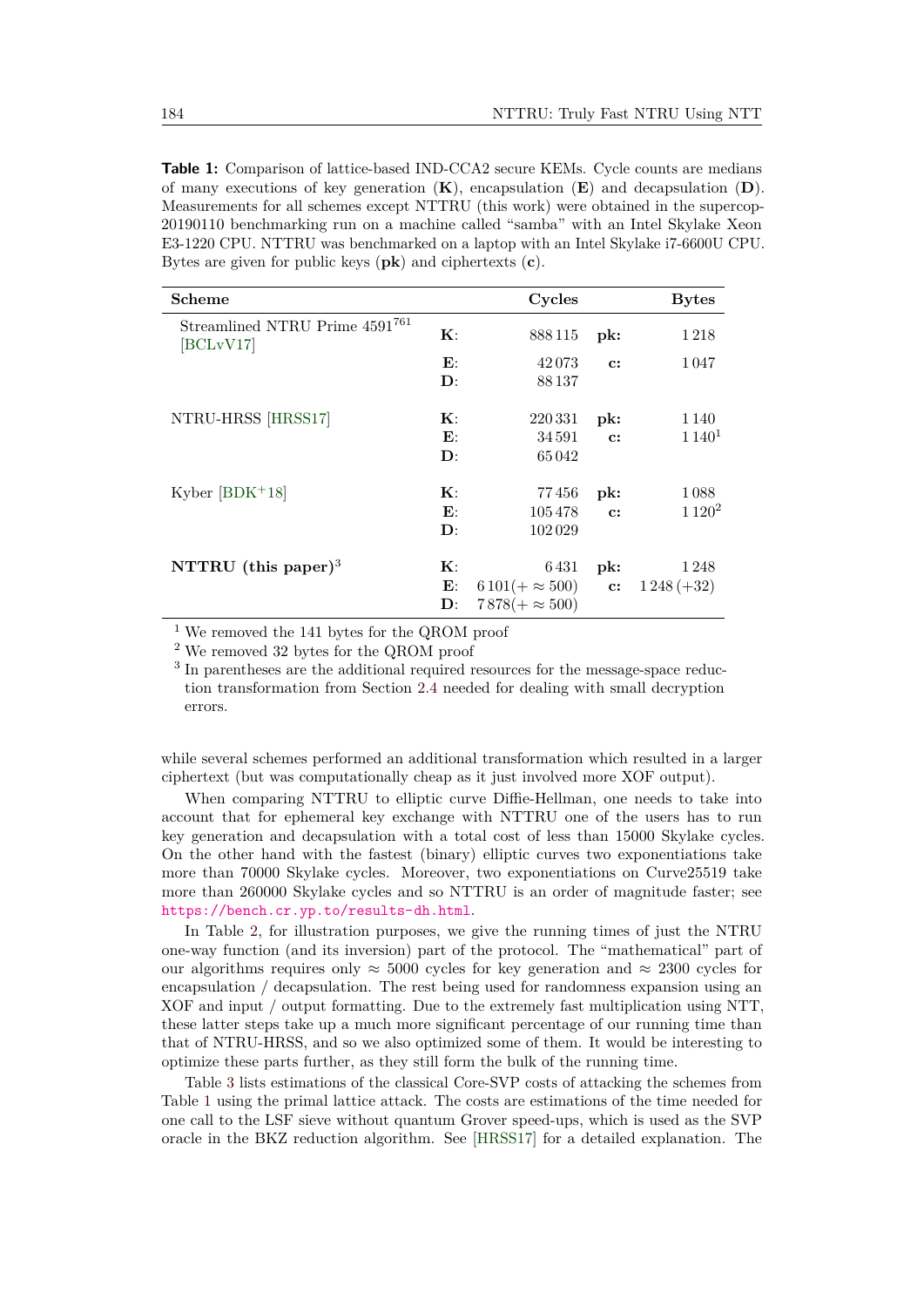<span id="page-5-1"></span>**Table 2:** Skylake cycle counts of our AVX2 optimized constant-time implementation of the NTRU one-way function over the ring  $\mathbb{Z}_{7681}[X]/(X^{768} - X^{384} + 1)$ . The counts are the medians of 256 executions each.

|       | NTTRU one-way function               |      |      |  |
|-------|--------------------------------------|------|------|--|
|       | Key generation Encryption Decryption |      |      |  |
| Total | 4933                                 | 2346 | 2349 |  |

numbers were obtained by running John Schanck's security estimation scripts [\[Sch19\]](#page-21-13).

<span id="page-5-0"></span>**Table 3:** Core-SVP cost of the primal attack when using the LSF sieve without Grover speedups.

| <b>Scheme</b>                              | Classical Primal Attack Cost |
|--------------------------------------------|------------------------------|
| Streamlined NTRU Prime 4591 <sup>761</sup> | $2^{151}$                    |
| NTRU-HRSS                                  | $2^{136}$                    |
| Kyber                                      | $2^{179}$                    |
| NTTRU (this paper)                         | 2153                         |

We now briefly explain why the running time of NTTRU is so much faster than that of the other lattice-based schemes submitted to the NIST standardization process. In short, it's because doing NTRU using NTT does not require any trade-offs that are present in other lattice-based proposals and one can use the optimal choice in every aspect of the scheme.

- 1. Highly optimized AVX2 NTT is very fast, even over some non-power-of-2 rings, such as the one used in this paper. One NTT operation over a 768-dimensional ring requires only 810 cycles and at most 2 NTTs are needed in each part of the scheme (i.e. key generation, encapsulation, decapsulation). Schemes that do not support NTT require more than 5X more cycles to perform polynomial multiplication.
- 2. In generalized LWE schemes, every part of the scheme has a procedure that expands a small seed into a long random bitstring that is used to create a random polynomial in the ring (or several polynomials in smaller rings in the case of Kyber / Saber) that forms one part of the public key (the other part of the public key which depends on the secret must be stored in "uncompressed" form). This is done using SHAKE or AES and it can be a rather time-intensive operation which is significantly slower than the part requiring NTT. If this expansion is done via some cheaper procedure which is not a PRF (which should be OK for practical security), then this would not incur such a big penalty for generalized LWE schemes. NTRU does not require any such expansion because its public key only has one part.
- 3. During seed expansion, one needs to create elements that are uniformly distributed in  $\mathbb{Z}_q$ . If *q* is a power-of-2 (e.g. as in Saber), then this is very efficient, but using such a *q* prevents one from using NTT. If one uses an NTT-compatible *q* (as in NewHope and Kyber), then one needs to use "rejection sampling" to get uniformity over  $\mathbb{Z}_q$ . This is, unfortunately, not compatible with fast vectorization due to required branching. One solution may be to use a procedure that results in a somewhat biased (non-uniform) distribution, which should still not degrade the practical security of the scheme. This is not an issue in NTRU-based schemes because the whole public key is the quotient of two polynomials with small coefficients, and so it is simply stored in uncompressed form.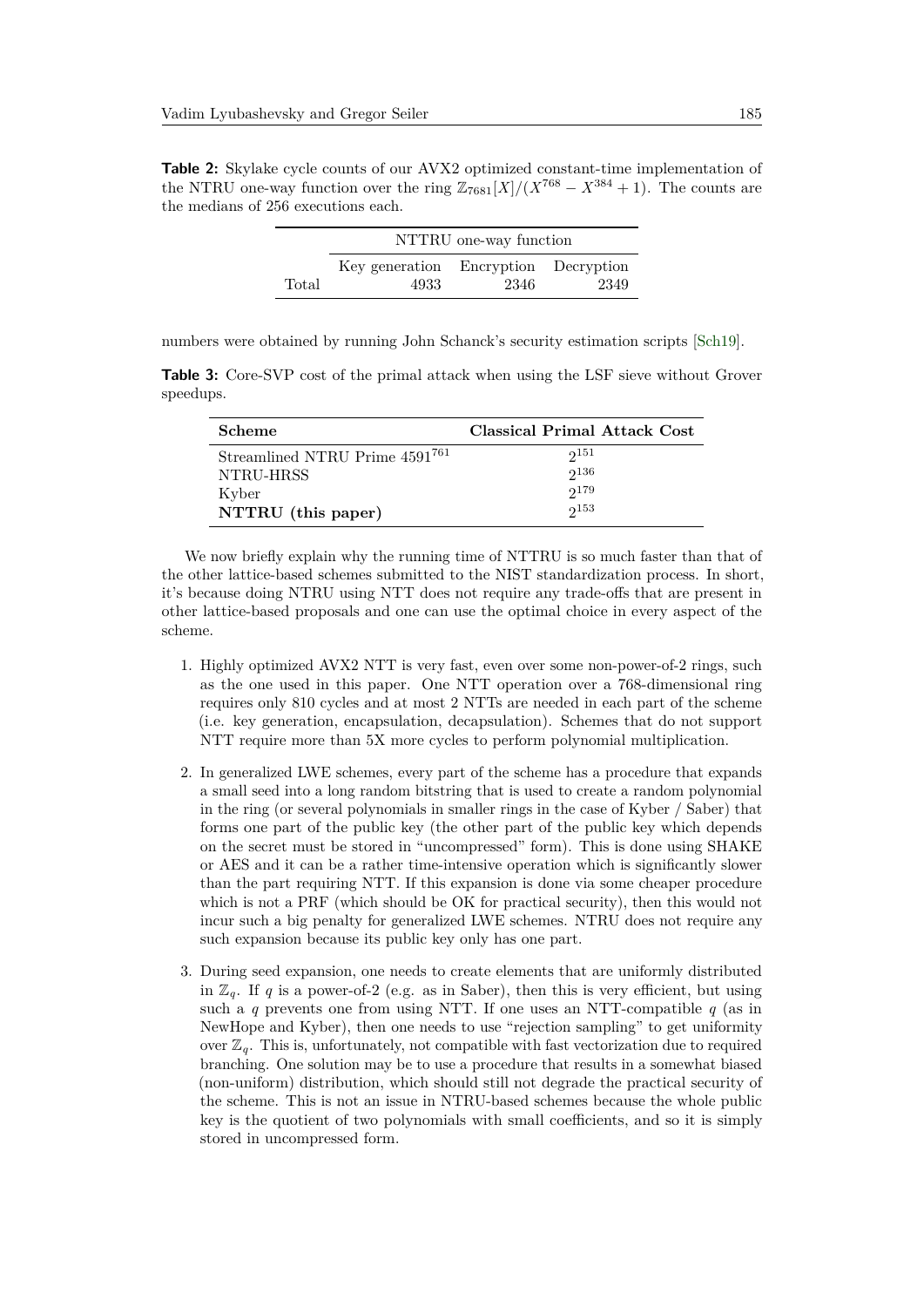Based on the above, we conjecture that unless lattice schemes use NTT for polynomial multiplication and avoid costly methods for sampling in  $\mathbb{Z}_q$ , their performance will not be able to match NTRU that uses NTT.

#### **1.3 Open Problems and Future Directions**

Our OW-CPA NTRU scheme has (very small) decryption errors and our transformation to an IND-CCA2 scheme that accounts for these errors is currently proved in the standard ROM model. It would be nice to also show that this transformation (or perhaps a small modification of it) also holds in the QROM. As we discuss at the end of Section [2.4,](#page-9-0) we believe such a proof should be possible (and should even be able to tolerate a larger error) due to the fact that our transformed OW-CPA scheme shares similar properties with IND-CPA and OW-CPA schemes from which QROM transformations accounting for decryption errors do exist.

Our NTT uses a modulus reduction step that uses only one Montgomery reduction and this should apply to other NTT-based schemes. Additionally, very efficient implementations of LPR-type [\[LPR13\]](#page-21-1) Ring-LWE schemes (e.g. NewHope, LIMA) should now be possible in dimensions  $2^k 3^\ell$  (like e.g. 7[6](#page-6-1)8).<sup>6</sup>

# <span id="page-6-2"></span>**2 Preliminaries**

#### **2.1 Notation**

For some finite set  $S$ , we will write  $D_S$  to denote some distribution with support on  $S$ . We write  $H_{Ds}$  to denote a cryptographic hash function (modeled as a random oracle) that outputs elements onto S according to the distribution  $D_{\mathcal{S}}$ . Just writing H<sub>S</sub> means that the distribution onto S is uniform. The functions mod q and mod<sup> $\pm$ </sup>q signify modular reductions modulo (an odd)  $q$  with the former mapping integers onto the space  $[0, q - 1]$ and the latter to the domain  $\left[-\frac{q-1}{2}, \frac{q-1}{2}\right]$ .

In this paper, we will denote by  $R_q$  the polynomial ring  $\mathbb{Z}_q[X]/(X^{768} - X^{384} + 1)$  for  $q = 7681$ . Elements of this ring are polynomials of degree 767 with coefficients between  $-3840$  and 3840. The modular binomial distribution  $\beta_k$  is generated by creating Bernoulli  $a_1, \ldots, a_k, b_1, \ldots, b_k \leftarrow \{0, 1\}$  and outputting  $(\sum a_i - \sum b_i)$  mod  $\pm 3$ . We will write  $\beta_k^d$ to be the distribution over a *d*-dimensional vector each of whose coefficients is chosen according to  $\beta_k$ . In this paper, as in [\[HRSS17\]](#page-21-4), we use the distribution  $\beta_2$ , which results in the distribution Pr[−1] = 5*/*16*,* Pr[0] = 6*/*16*,* Pr[1] = 5*/*16.

For a *d*-dimensional vector *v*, we will abuse notation and write  $v \in R_q$  to mean that this vector becomes a polynomial in  $R_q$ . In other words, a vector  $\{v_0, v_1, \ldots, v_{767}\} \in R_q$  is the polynomial  $\sum_{ }^{ 767}$  $\sum_{i=0}^{n} v_i X^i$ .

## <span id="page-6-0"></span>**2.2 OW-CPA Secure Encryption**

An encryption scheme consists of a key-generating algorithm  $Gen(1^{\lambda})$ , an encryption function  $\mathsf{ECPA}(m, r, \mathsf{pk})$ , and a decryption function  $\mathsf{DCPA}(c, \mathsf{sk})$ . The function Gen takes a security parameter  $\lambda$  and outputs a secret key / public key pair (sk, pk). The encryption algorithm ECPA takes a message  $m \in \mathcal{M}$ , randomness  $r \in \mathcal{R}$ , and the public key pk and outputs a ciphertext *c*. The decryption function  $DCPA(c, sk)$  takes the ciphertext *c* and the secret key sk and outputs  $m$ . If for all (randomized) algorithms  $A$  running in time at most *t*,

<span id="page-6-1"></span><sup>6</sup>LIMA also proposes a KEM over safe-prime rings in which NTT does not work natively, but they use other (somewhat slower) FFT-related algorithms to perform polynomial multiplication.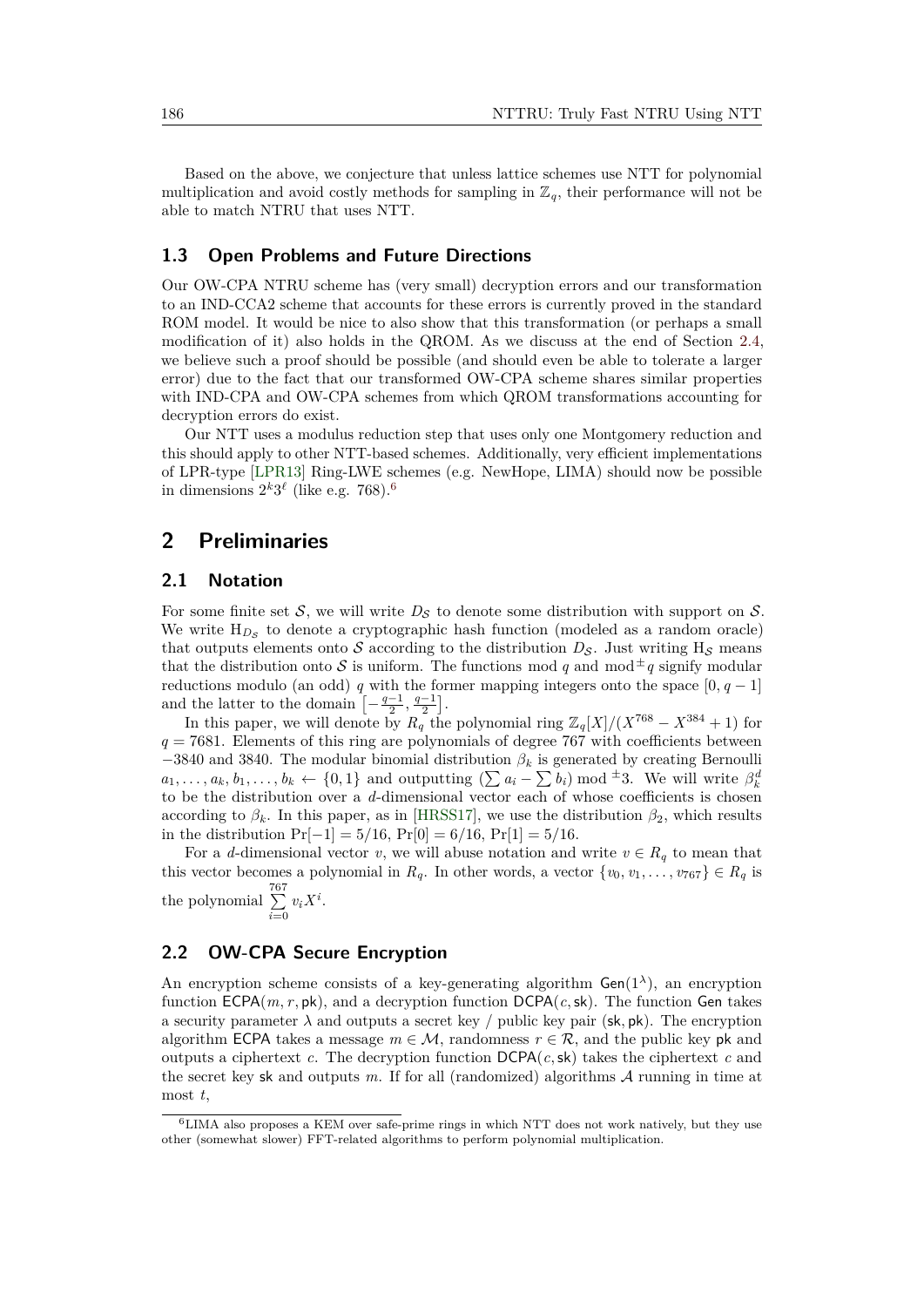$$
\Pr_{(\mathsf{sk}, \mathsf{pk}) \leftarrow \mathsf{Gen}, m \leftarrow D_{\mathcal{M}}, r \leftarrow D_{\mathcal{R}}}[\mathcal{A}(\mathsf{ECPA}(m, r, \mathsf{pk}), \mathsf{pk}) = m] \leq \epsilon,
$$

then we say that the encryption scheme is  $(t, \epsilon)$ -OW-CPA.

The version of the NTRU encryption scheme we will be using is "randomness-recovering". That is, once the decryption function recovers *m*, it can also recover the randomness *r*. This property allows someone in possession of the public key to check whether a ciphertext *c* is the encryption of a message  $m$  using a function  $\text{Rec}(m, c, \text{pk})$  (which works by recovering the randomness r and then checking whether  $\mathsf{ECPA}(m, r, \mathsf{pk}) = c$ ). This function is only used in the proofs, where its existence makes the proofs tighter, and is never needed in the actual schemes. If an encryption scheme has such a function Rec, then we will say that the scheme is *message-verifiable*.

A decryption error occurs when for some  $(m, r) \in M \times \mathcal{R}$ , we have

DCPA(ECPA(
$$
m, r, pk
$$
), sk $) \neq m$ .

We will say that a OW-CPA scheme has probability  $\epsilon$  of having a decryption error if

$$
\Pr_{(\mathsf{sk}, \mathsf{pk}) \leftarrow \mathsf{Gen}, m \leftarrow D_{\mathcal{M}}, r \leftarrow D_{\mathcal{R}}}[\mathsf{DCPA}(\mathsf{ECPA}(m, r, \mathsf{pk}), \mathsf{sk}) \neq m] = \epsilon.
$$

We point out that this definition differs from that in [\[HHK17\]](#page-21-12) because they define their decryption error (see [\[HHK17,](#page-21-12) Figure 2]) as a game in which the Adversary picks the message after seeing (pk*,*sk). We define the error over the randomness of the message because, in our opinion, it is easier to work with this definition in schemes (like NTRU) where the particular message has a big effect on the decryption error (unlike in LPR-type Ring-LWE schemes where the message has virtually no effect). Also, when the message is random, the decryption error can be computed fairly precisely (Section [3.2\)](#page-11-0).

We now make the observation that if  $H_{D_R}$  is modeled as a random oracle, then the decryption error stays the same if  $r = H_{D_R}(m)$ . So we can equivalently define the decryption error as:

$$
\Pr_{(\mathsf{sk}, \mathsf{pk}) \leftarrow \mathsf{Gen}, m \leftarrow D_{\mathcal{M}}} [\mathsf{DCPA}(\mathsf{ECPA}(m, \mathsf{H}_{D_{\mathcal{R}}}(m), \mathsf{pk}), \mathsf{sk}) \neq m] = \epsilon. \tag{2}
$$

#### <span id="page-7-0"></span>**2.3 IND-CCA2 Secure KEMs and Decryption Errors**

One can transform a OW-CPA encryption scheme into an IND-CCA2 secure KEM using standard techniques (c.f. [\[FO99,](#page-21-14) [Den02\]](#page-21-15)). The key generation is exactly the same as in the OW-CPA scheme, while the encapsulation (Enc) and decapsulation (Dec) procedures are described in Algorithms [1](#page-8-0) and [2](#page-8-1) following the construction in [\[Den02,](#page-21-15) Table 5].

It is shown in [\[Den02,](#page-21-15) Theorem 5, Theorem 9] that if there is an adversary who has advantage *δ* of winning the IND-CCA2 security game against the KEM (Gen*,* Enc*,* Dec), then there is an algorithm who, in the same time, can break the OW-CPA security property of the scheme (Gen, ECPA, DCPA) with probability  $f(\delta)$ . The function  $f$  (linearly) depends on the number of various random oracle queries  $A$  can perform (see [\[Den02,](#page-21-15) Theorem 9]).

Notice that in the the CCA-secure encapsulation (Algorithm [1\)](#page-8-0), the randomness *r* passed to the OW-CPA encryption scheme is a deterministic function of the message *m*, and so the only input over which the encryptor has control over is the message. Therefore if the probability, over the secret key and the message, of a decryption error is  $\epsilon$  as in (??), then by the union bound we can conclude that

$$
\Pr_{(\mathsf{sk},\mathsf{pk})\leftarrow \mathsf{Gen}}\big[\;\exists m\;\text{that causes a decryption error}\; \big] \leq \epsilon \cdot |\mathcal{M}|.
$$

In other words, with probability  $1 - \epsilon \cdot |\mathcal{M}|$  over the choice of the secret key, decryption errors are not possible. Having  $\epsilon \cdot |\mathcal{M}| < 2^{-128}$  is therefore enough to discount any attacks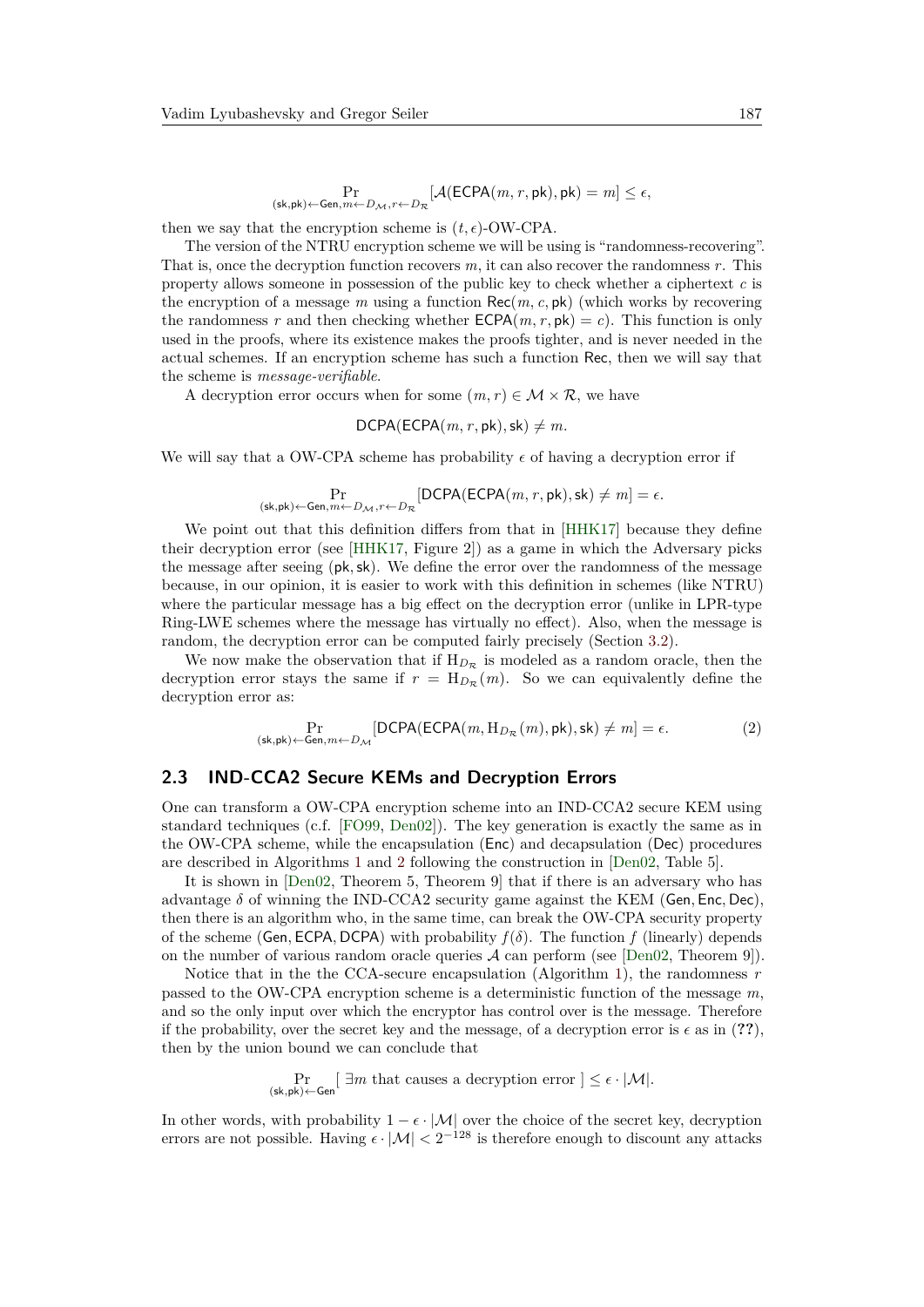<span id="page-8-0"></span>**Algorithm 1** Enc **Input:** Public key pk **Output:** Shared key  $k \in \mathcal{K}$  and ciphertext  $c \in \mathcal{C}$ 1: choose  $m \leftarrow D_M$ 2:  $r := H_{D_{\mathcal{R}}}(m)$  $c := \mathsf{ECPA}(m, r, \mathsf{pk})$ 4:  $k := H_K(m)$ 5: **return** (*k, c*)

#### <span id="page-8-1"></span>**Algorithm 2** Dec

**Input:** Secret key sk, ciphertext  $c \in \mathcal{C}$ **Output:** Shared key  $k \in \mathcal{K}$ 1:  $m := \text{DCPA}(c, sk)$ . If failure, then halt. 2:  $r := H_{D_{\mathcal{R}}}(m)$ 3: if  $\mathsf{ECPA}(m, r, \mathsf{pk}) \neq c$ , then halt. 4: **return**  $k := H_K(m)$ 

based on decryption errors if one is aiming for 128-bit security level. We formally prove the above intuition in Lemma [2.](#page-8-2) First we show that a OW-CPA scheme remains secure when the randomness *r* is chosen to be  $H_{D_{\mathcal{R}}}(m)$  rather than chosen according to  $D_{\mathcal{R}}$ .

<span id="page-8-4"></span>**Lemma 1.** *If there is an algorithm* A *who is able to break the OW-CPA property of a message-verifiable scheme* (Gen, ECPA, DCPA)*, when the input to* ECPA *is*  $(m, H_{D_{\mathcal{R}}}(m), \text{pk})$ *for*  $m \leftarrow D_M$ , with probability  $\delta$ , then there is also an algorithm that can break the OW-CPA *property of the "usual"* (Gen*,* ECPA*,* DCPA) *encryption scheme with probability δ.*

*Proof.* The reduction obtains a ciphertext  $c = \text{ECPA}(m, r, \text{pk})$  for some unknown  $m, r$ and sends the public key pk and *c* to A. For all  $m' \neq m \in \mathcal{M}$ , the value  $H_{D_{\mathcal{R}}}(m')$  is a random value in  $\mathcal{R}$ . Thus whenever the reduction receives a query  $H_{D_{\mathcal{R}}}(m')$  for a new  $m'$ , it uses the algorithm Rec to see whether  $Rec(m', c, pk) = 1$ . If so, it outputs  $m'$  as its answer and wins. Otherwise, it chooses a random element in  $R$  and sends it to  $A$ . When A outputs, the answer *m*, the reduction outputs it as well. Thus the success probability of the reduction is at least  $\delta$ .<sup>[7](#page-8-3)</sup>  $\Box$ 

<span id="page-8-2"></span>**Lemma 2.** *If a message-verifiable encryption scheme* (Gen*,* ECPA*,* DCPA) *has decryption error*  $\epsilon$  *and there exists an algorithm* A *having advantage*  $\delta$  *in the IND-CCA2 security game against the KEM* (Gen*,* Enc*,* Dec) *derived from the encryption scheme, then there is another algorithm that has advantage*  $f(\delta) - \epsilon \cdot |\mathcal{M}|$  *of breaking the OW-CPA security of* (Gen*,* ECPA*,* DCPA)*, where f is as in the beginning of this section (i.e. the loss in the reduction from [\[Den02,](#page-21-15) Theorem 9]).*

*Proof.* If we define  $r = H_{D_R}(m)$  with  $H_{D_R}$  being modeled as a random function, then the condition in the Lemma implies that

$$
\Pr_{\left(\textbf{s}{\mathsf{k}}, \textbf{p}{\mathsf{k}}\right) \leftarrow \text{Gen}, m \leftarrow D_{\mathcal{M}}}\left[\text{DCPA}(\text{ECPA}(m, \text{H}_{D_{\mathcal{R}}}(m), \textbf{p}{\mathsf{k}}), \textbf{s}{\mathsf{k}}) \neq m\right] \leq \epsilon,
$$

and then by the union bound, we have that

$$
\Pr_{(\mathsf{sk}, \mathsf{pk}) \leftarrow \mathsf{Gen}}\left[\; \exists m \text{ s.t. } \mathsf{DCPA}(\mathsf{ECPA}(m, \mathsf{H}_{D_{\mathcal{R}}}(m), \mathsf{pk}), \mathsf{sk}) \neq m\right] \leq \epsilon \cdot |\mathcal{M}|. \tag{3}
$$

<span id="page-8-3"></span><sup>&</sup>lt;sup>7</sup>Without the oracle Rec, the reduction could guess which of the queries to  $H_{D_{\mathcal{R}}}$  is the correct message and output it, thus losing a factor of the number of queries to  $H_{D_{\mathcal{R}}}$  in the reduction.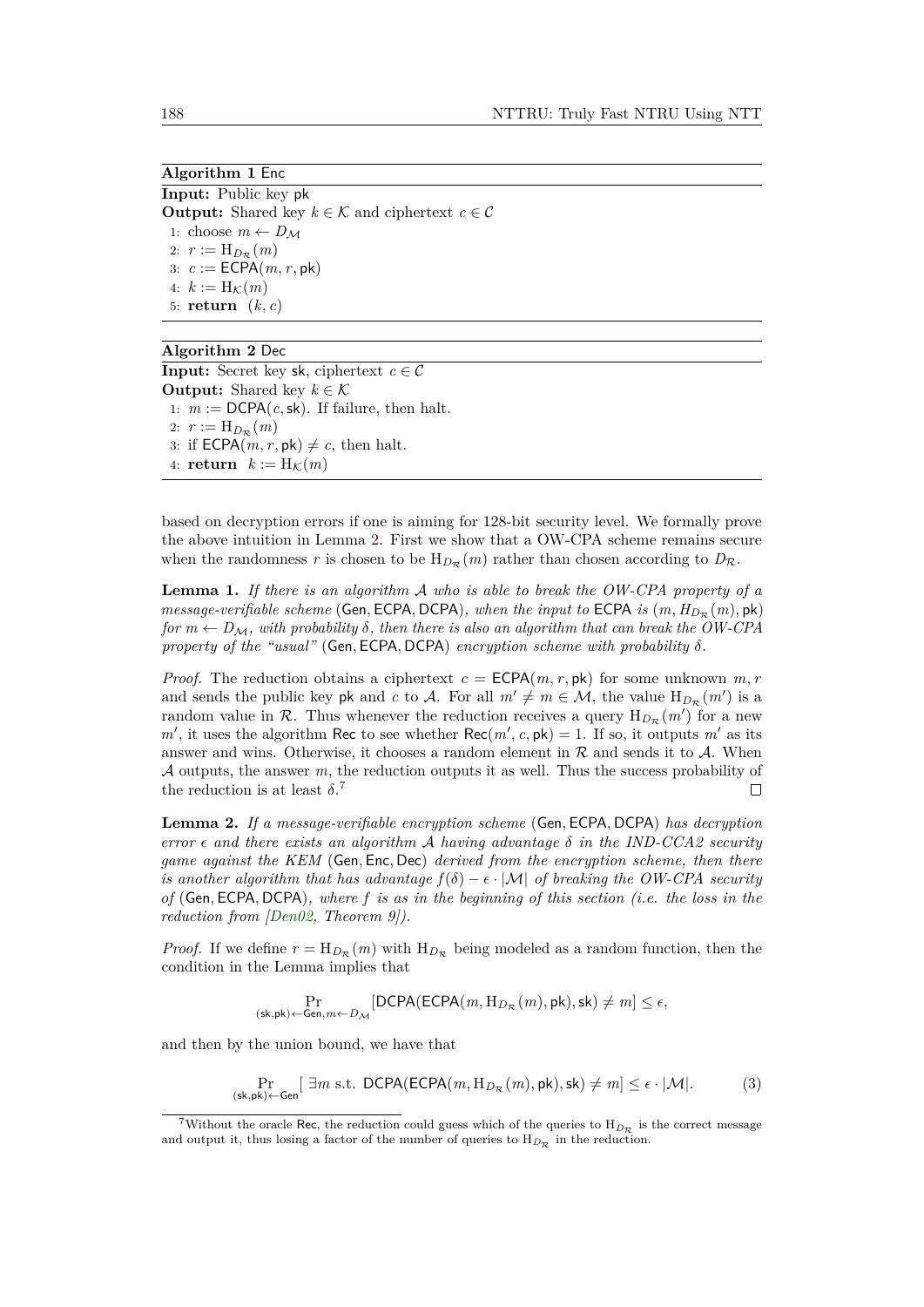Let  $\mathcal{K}' \subseteq \mathcal{K}$  be the set of "good" keys for which the OW-CPA scheme with  $r = H_{D_R}(m)$ has no decryption errors. By (**??**), we know that Gen produces good keys with probability  $1 - \epsilon \cdot |\mathcal{M}|$ . Therefore, with probability  $1 - \epsilon \cdot |\mathcal{M}|$ , the OW-CPA scheme with  $r = H_{D_{\mathcal{P}}}(m)$ has no decryption errors. Therefore an adversary who breaks the IND-CCA2 KEM with probability  $\delta$  breaks this OW-CPA scheme with probability  $f(\delta) - \epsilon \cdot |\mathcal{M}|$ . By Lemma [1,](#page-8-4) this implies that breaking the OW-CPA of the encryption scheme (Gen*,* ECPA*,* DCPA) also has success probability  $f(\delta) - \epsilon \cdot |\mathcal{M}|$ .  $\Box$ 

### <span id="page-9-0"></span>**2.4 Reducing the Message Space of a OW-CPA Scheme**

In light of the fact that having small message spaces helps us discount decryption-error attacks, we show that it is possible to convert a OW-CPA encryption scheme with arbitrary size message spaces to a OW-CPA scheme with a small (e.g. 256-bit) message space. This message space  $\mathcal{M}'$  should, in general, be the same size as the shared keyspace  $\mathcal K$  in the IND-CCA2 KEM. The transformation requires an additional call to a hash function and adds a small number of bits (e.g. 256) to the ciphertext. If the OW-CPA scheme is (Gen, ECPA, DCPA), then we define the encryption and decryption functions ECPA' and DCPA' as in Algorithms [3](#page-9-1) and [4.](#page-9-2)

#### <span id="page-9-1"></span>**Algorithm 3** ECPA<sup> $\prime$ </sup>

**Input:** Randomness  $r \in \mathcal{R}$ , message  $m' \in \mathcal{M}'$ , public key pk for ECPA **Output:** Ciphertext *c* 0 1:  $m := H_{D_{\mathcal{M}}}(m')$ 2:  $c := \text{ECPA}(m, r, \text{pk})$ 3:  $u := m' \oplus H_{\mathcal{M}'}(m)$ 4: **return**  $c' := (c, u)$ 

<span id="page-9-2"></span>**Algorithm 4 DCPA**<sup> $\prime$ </sup> **Input:** Ciphertext  $c' = (c, u)$ , secret key sk for DCPA **Output:** message  $m'$ 1:  $m := \text{DCPA}(c, sk)$ 2:  $m' := u \oplus H_{\mathcal{M}'}(m)$ 3: **return**  $m'$ 

**Lemma 3.** *Suppose that* (Gen*,* ECPA*,* DCPA) *is a message-verifiable encryption scheme* and there is an adversary against the OW-CPA security property of (Gen, ECPA', DCPA') *running in time*  $\tau$  *making*  $\kappa$  *queries to*  $H_{\mathcal{M}}$  *and*  $\mu$  *queries to*  $H_{D_M}$ *, and succeeding with probability δ. Then there is an adversary who breaks the OW-CPA security of* (Gen, ECPA, DCPA) *in time*  $\tau$  *with probability*  $\delta - (\mu + 1)/|\mathcal{M}'|$ *.* 

*Proof.* The reduction gets the public key pk and a ciphertext  $c = \text{ECPA}(m, r, \text{pk})$  for some random, unknown  $r, m$ . It picks random  $m', u \leftarrow M'$  and outputs pk as the public key and  $c' = (c, u)$  as the encryption of *m'*. Because  $H_{D_M}$  is modeled as a random oracle,<sup>[8](#page-9-3)</sup>  $(c, u)$  is a correct distribution – i.e. implicitly,  $H_{D_{\mathcal{M}}}(m') = m$ , which is uniform in  $\mathcal{M}$ ). Note that except for the query  $H_{D_M}(m')$ , the reduction is able to give honest random responses to queries to  $H_{D_{\mathcal{M}}}$  and  $H_{\mathcal{M}'}$ . If  $\mathcal A$  makes the query  $H_{D_{\mathcal{M}}}(m')$ , then the reduction aborts and fails. Because everything that  $A$  sees is independent of  $m'$ , the probability that  $A$  makes such a query is at most  $\mu/\mathcal{M}'$ . Furthermore, since  $m' = u \oplus H_{\mathcal{M}'}(m)$ , if A never queries

<span id="page-9-3"></span><sup>&</sup>lt;sup>8</sup>For this proof, it is actually enough for  $H_{D_{\mathcal{M}}}$  to be a keyed pseudo-random function with the key being part of the secret key of the encryption scheme ECPA'.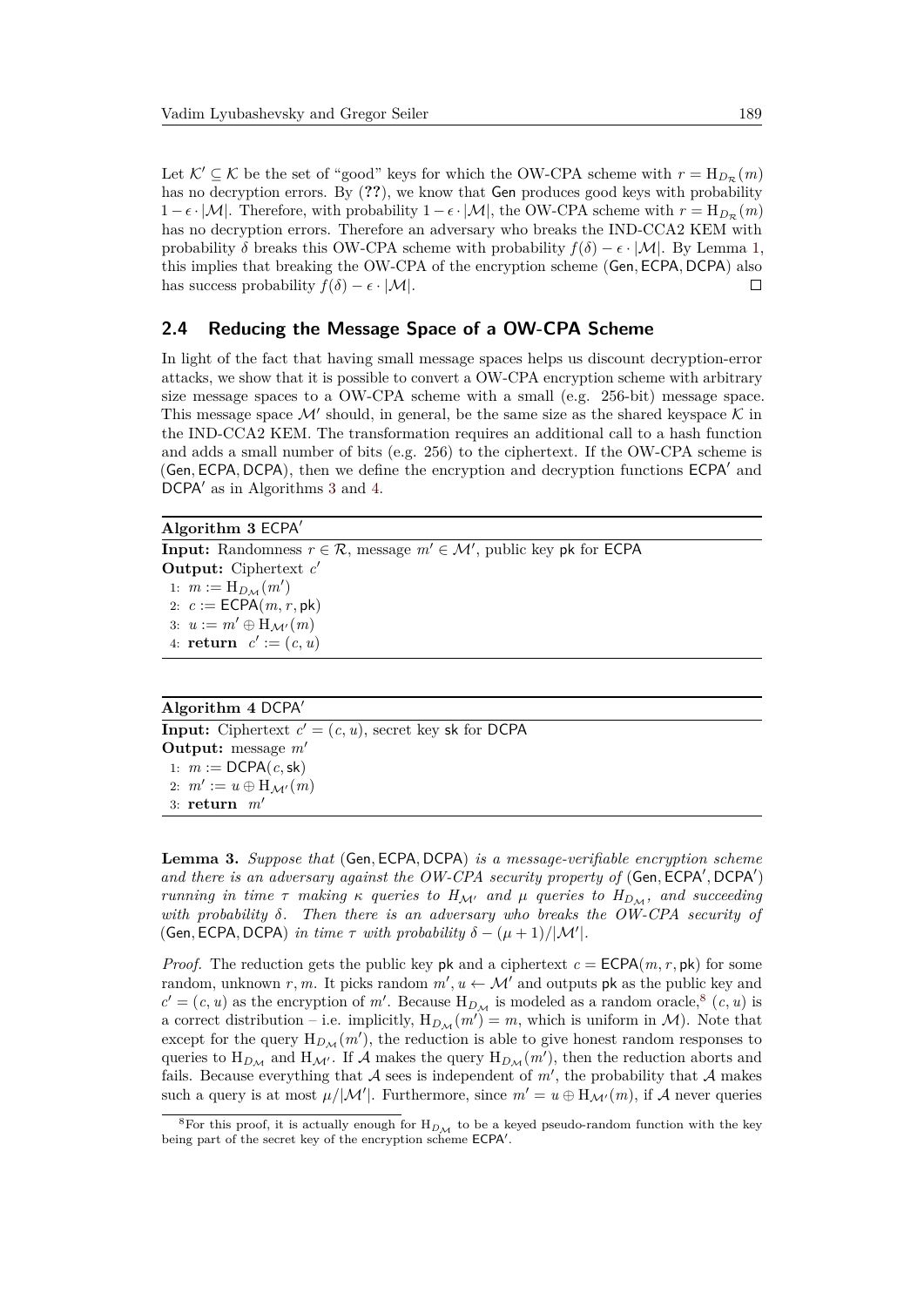$H_{\mathcal{M}'}(m)$ , then he has at most a  $1/|\mathcal{M}'|$  probability of returning the correct m'. Thus with probability at least  $\delta - 1/|\mathcal{M}'|$ , A must make the query  $H_{\mathcal{M}'}(m)$ . Using the Rec function, the reduction can learn the *m* that is a valid plaintext for the ciphertext *c* and return it.[9](#page-10-0)  $\Box$ 

**Note.** Notice that when the encryption scheme ECPA' is plugged into the encapsulation function Enc in Algorithm [1,](#page-8-0) the encryptor no longer has control over the input  $(m, r, \mathsf{pk})$ to ECPA. In particular, both  $m$  and  $r$  are generated from  $m'$  using cryptographic hash functions. Thus even if the encryptor knows the secret key, it is not easy for him to come up with an *m, r* that cause a decryption error. This is in contrast to a generic OW-CPA scheme (and in particular the NTRU OW-CPA scheme) where the decryption error can very much depend on *m* and the encryptor has full control over it.

If, instead of starting from a OW-CPA scheme, we were creating an IND-CCA2 KEM from an IND-CPA encryption scheme, then the decryption error in an IND-CPA scheme is, by definition, not dependent on the message (because in the definition of IND-CPA security, the adversary has control of the message). In the transformation to an IND-CCA2 KEM, the encryptor also just has control of *m* (with everything else derived from it via a random oracle), which does not affect the decryption error and this allows for proofs such as [\[HHK17,](#page-21-12) [HKSU18\]](#page-21-11) to remain meaningful even if the decryption error is not smaller than  $1/|\mathcal{M}|$ . We therefore conjecture that when one uses  $\mathsf{ECPA}'$ , the condition that the decryption error is  $\ll 1/|\mathcal{M}'|$  may also not be necessary. We leave this question, as well as proving the reduction secure in the QROM, to future work.

# **3 OW-CPA NTRU**

#### **3.1 The NTRU Function**

There are several ways to define a OW-CPA secure NTRU encryption scheme. In general, one chooses two polynomials  $q$ ,  $f$  and sets the public key to be  $h = \frac{pq}{f}$  where  $p$  is some small prime. The encryption function is then  $c = hr + m$  and decryption first computes  $fc = pgr + mf \mod \pm q$ . At this point, if all the coefficients of p, g, r, m, and f are small, then *fc* mod  $\pm q = pgr + mf \in \mathbb{Z}[X]$  and so *fc* mod  $\pm q$  mod  $\pm p = mf$  and one recovers *f* by dividing by *f* modulo *p*. A decryption error occurs if  $pgr + mf$  when computed over  $\mathbb{Z}[X]$ (i.e. without reduction modulo q) has coefficients larger, in absolute value, than  $(q-1)/2$ . We will compute this decryption error in Section [3.2.](#page-11-0)

In order to make it unnecessary to divide by *f* modulo *p*, a common trick is to set  $f = pf' + 1$ , where  $f'$  is chosen according to the same distribution as f was before, which makes  $f$  congruent to 1 modulo  $p$ . This has the disadvantage of increasing the decryption error, but because one cannot use NTT to do multiplication / division in the ring  $\mathbb{Z}_p[X]/(X^{768} - X^{384} + 1)$  due to the fact that p is small (i.e. 3 in our case), we believe that it is a worthwhile trade-off if one wants efficiency and can tolerate the larger decryption error.

The key generation, encryption, and decryption ( $G_{\text{NTRU}}$ ,  $E_{\text{NTRU}}$ ,  $D_{\text{NTRU}}$ ) procedures are given below based on the templates in Section [2](#page-6-2) and the variable definitions are given in Table [4.](#page-11-1)

**Randomness Recovery.** In some security proofs of Section [2,](#page-6-2) we used the fact that the NTRU encryption scheme is message-recovering. In other words, it is possible to recover from the ciphertext both the message and the randomness. Since the ciphertext is  $c = hr + m$ , once *m* is recovered, one can simply try to compute  $(c - m)/h$ . In order for

<span id="page-10-0"></span><sup>9</sup>Without Rec, the reduction could guess the *m* and incur a *κ* factor loss in the success probability.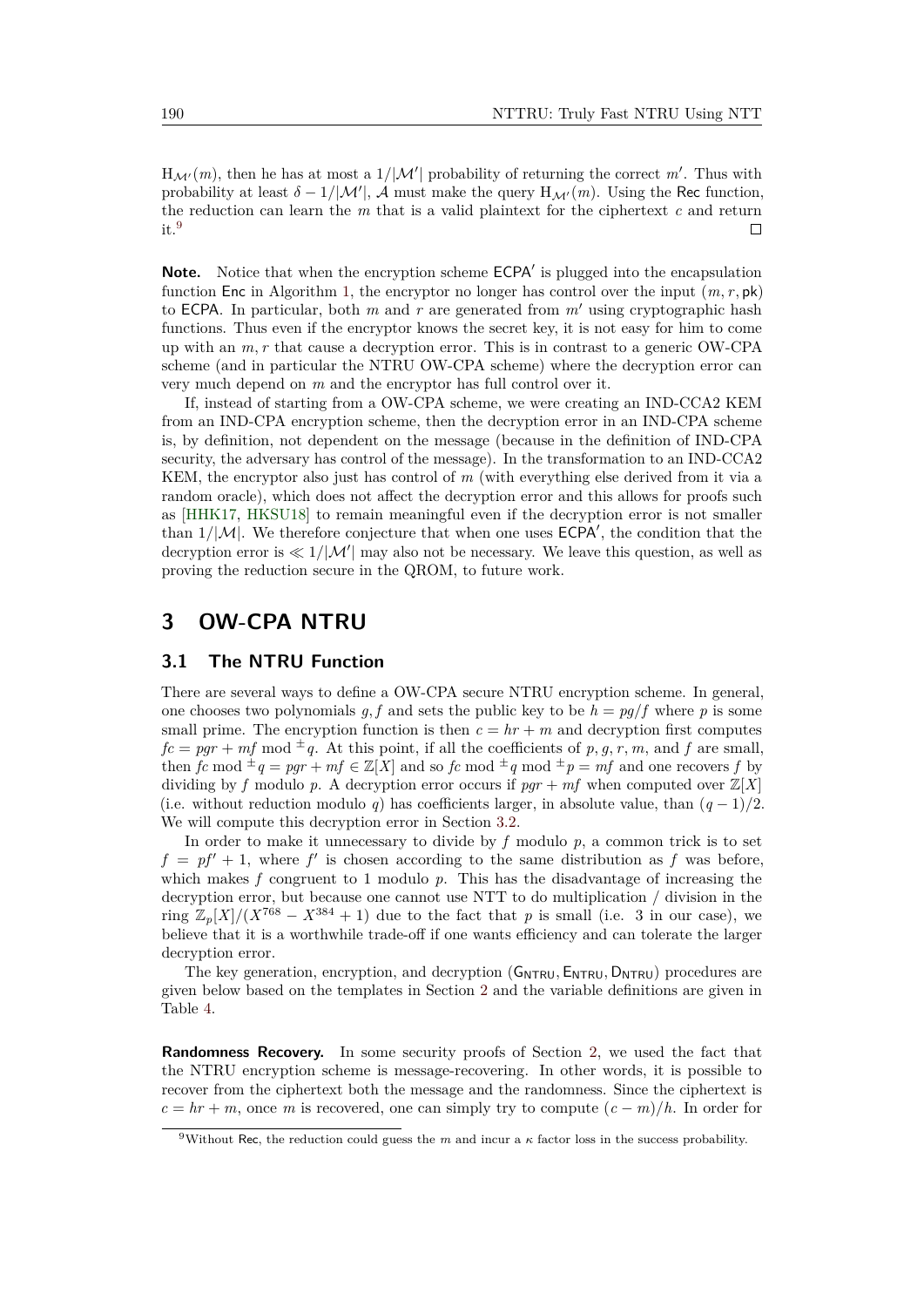<span id="page-11-1"></span>

| Description               | Variable               | Definition                                              |
|---------------------------|------------------------|---------------------------------------------------------|
| modulus                   |                        | 7681                                                    |
| ring                      | $R_a$                  | $\mathbb{Z}_q[X]/(X^{768}-X^{384}+1)$                   |
| message space             | М                      | $[-1, 0, 1]^{768} \in R_a$                              |
| randomness space          | R                      | $[-1,0,1]^{768} \in R_a$                                |
| shared key space          |                        | $\{0,1\}^{256}$                                         |
| binomial distribution     | $\beta_2^{768}$        | generate $a_1, a_2, a_3, a_4 \leftarrow \{0, 1\}^{768}$ |
|                           |                        | output $a_1 + a_2 - a_3 - a_4 \mod \pm 3 \in R_q$       |
| distributions over $M, R$ | $D_M, D_{\mathcal{R}}$ | $3^{768}$                                               |

**Table 4:** NTRU Variable Definitions

#### **Algorithm 5** G<sub>NTRU</sub>

1:  $f'$  ←  $\beta_2^{768}$ 2:  $f := 3f' + 1$ 3: if f is not invertible in  $R_q$ , restart (this is done in the process of computing the NTT of  $f$ ) 4:  $g \leftarrow \beta_2^{768}$ 5:  $h := 3q/f$ 6: **return**  $(\mathsf{sk} = f, \mathsf{pk} = h)$  (both sk and  $\mathsf{pk}$  are stored in NTT representation)

this to work, we would need that *h* is invertible in  $R_q$ . So in addition to checking that *f* is invertible, we would also need to check that *g* is. Heuristically, each NTT coefficient of *g* (which is a polynomial of degree 2 over  $\mathbb{Z}_q[X]$ ) has probability of  $1/q^3$  of being 0. There are 256 such coefficients, and so the probability that all of then are non-zero is greater than  $1 - 256/q^3 \approx 1 - 2^{-30}$ . So one could check for invertibility and restart with a very small probability, but since randomness recovery is not crucial to the proofs (it only allows for them to be tighter), we believe that it should also be fine to ignore this issue, especially for ephemeral key exchange.

#### <span id="page-11-0"></span>**3.2 Computing the Decryption Error**

The decryption algorithm takes a ciphertext of the form  $c = \frac{3g}{f}r + m$  and multiplies by  $f = 3f' + 1$ , to obtain

$$
3gr + 3f'm + m = 3(gr + f'm) + m
$$
\n(4)

where all the variables are distributed according to  $\beta_2^{768}$ . For correctness, we need all the coefficients in (??) to be of absolute value at most  $(q-1)/2$ . This way (??) = (??)  $\text{mod}^{\pm}q$ . Since the coefficients of *m* have size at most 1, we need  $gr + f'm < (q-1)/6$  in order to avoid decryption errors.

The best way to analyze the distribution of the coefficients of the result in (**??**) is to view polynomial multiplication in  $R_q$  as vector-matrix multiplication. For example, in the ring  $\mathbb{Z}[X]/(X^6 - X^3 + 1)$ , the product of  $a = \sum_{n=1}^{5}$  $\sum_{i=0}^{5} a_i X^i$  and  $b = \sum_{i=0}^{5} a_i$  $\sum_{i=0}$   $b_i X^i$  can be written as

| Algorithm $6 E_{NTRU}$ |  |  |
|------------------------|--|--|
|------------------------|--|--|

| <b>Input:</b> message $m$ , randomness $r$ , public key $h$           |  |
|-----------------------------------------------------------------------|--|
| <b>Output:</b> ciphertext $c$                                         |  |
| <b>return</b> $c := hr + m$ (computed and sent in NTT representation) |  |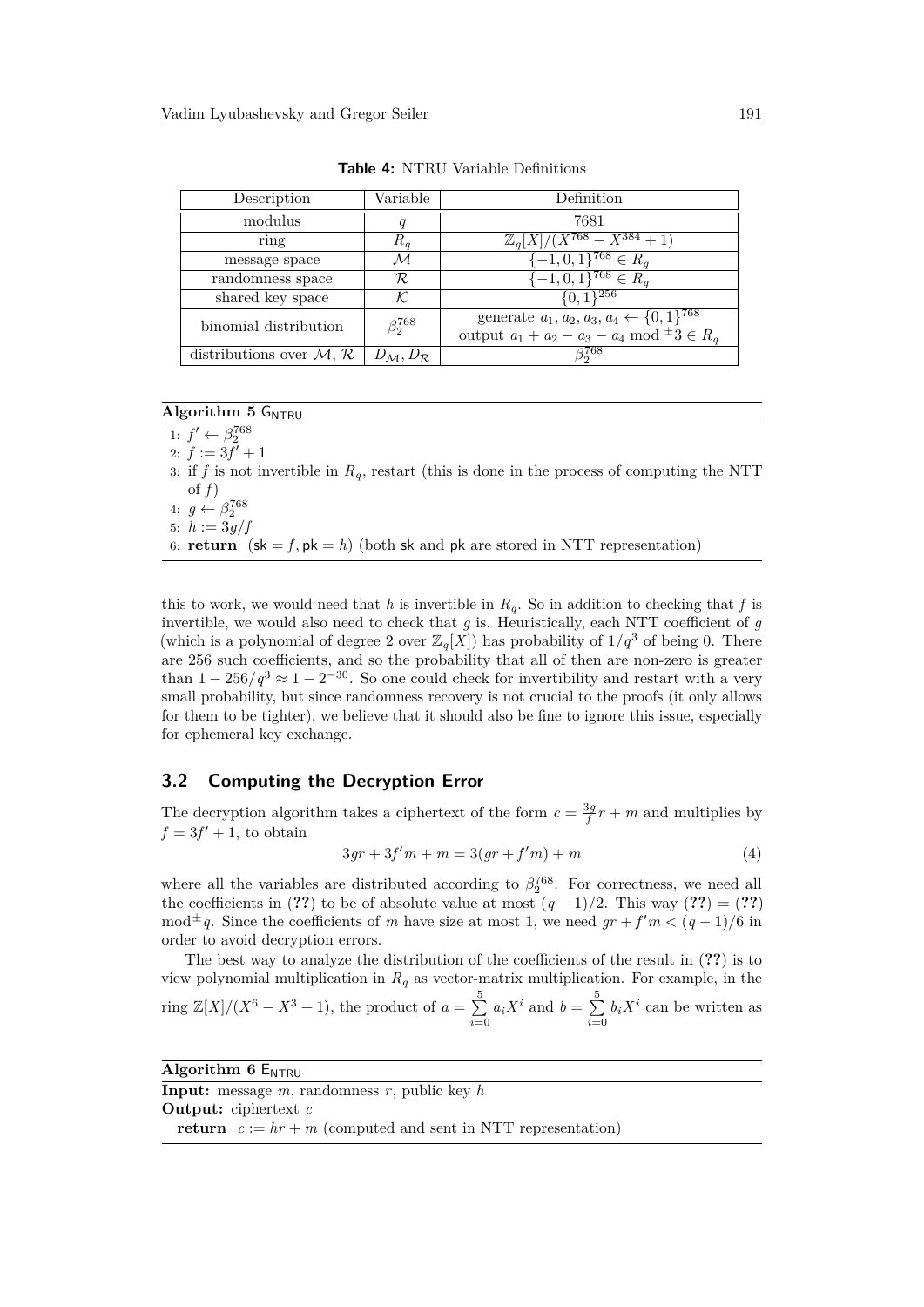| Algorithm $7\text{ D}_{\text{NTRII}}$                                      |
|----------------------------------------------------------------------------|
| <b>Input:</b> ciphertext $c$ , secret key $f$ (both in NTT representation) |
| <b>Output:</b> message $m$                                                 |
| <b>return</b> $m := (cf \mod \pm q) \mod \pm 3$                            |

$$
c = \sum_{i=0}^{5} c_i X_i \text{ satisfying}
$$
\n
$$
\begin{bmatrix}\na_0 & -a_5 & -a_4 & -a_3 & -a_2 - a_5 & -a_1 - a_4 \\
a_1 & a_0 & -a_5 & -a_4 & -a_3 & -a_2 - a_5 \\
a_2 & a_1 & a_0 & -a_5 & -a_4 & -a_3 \\
a_3 & a_2 + a_5 & a_1 + a_4 & a_0 + a_3 & a_2 & a_1 \\
a_4 & a_3 & a_2 + a_5 & a_1 + a_4 & a_0 + a_3 & a_2 \\
a_5 & a_4 & a_3 & a_2 + a_5 & a_1 + a_4 & a_0 + a_3\n\end{bmatrix} \cdot \begin{bmatrix}\nb_0 \\
b_1 \\
b_2 \\
b_3 \\
b_4 \\
b_5\n\end{bmatrix} = \begin{bmatrix}\nc_0 \\
c_1 \\
c_2 \\
c_3 \\
c_4 \\
c_5\n\end{bmatrix}
$$
\n(5)

Notice that the first column in the matrix above is just the coefficients of *a*, the second is  $aX$ , and so on, until the last column is  $aX^5$ . In general, the multiplication of two polynomials  $a = \sum_{n=1}^{d-1}$  $\sum_{i=0}^{d-1} a_i X^i$  and  $b = \sum_{i=0}^{d-1}$  $\sum_{i=0}^{n} b_i X^i$  in the ring  $\mathbb{Z}[X]/(X^d - X^{d/2} + 1)$  can be written as a matrix-vector product

$$
\begin{bmatrix} \mathbf{L} - \mathbf{U} & -\mathbf{A} - \mathbf{U} \\ \mathbf{A} + \mathbf{U} & \mathbf{A} + \mathbf{L} \end{bmatrix} \cdot \begin{bmatrix} b_0 \\ b_1 \\ \cdots \\ b_{d-1} \end{bmatrix}
$$
 (6)

where  $\mathbf{L}, \mathbf{U}, \mathbf{A}$  are the following square  $d/2$ -dimensional Toeplitz matrices:

$$
\mathbf{L} = \begin{bmatrix} a_0 & 0 & \cdots & 0 \\ a_1 & a_0 & \cdots & 0 \\ \cdots & \cdots & \cdots & \cdots \\ a_{d/2-1} & a_{d/2-2} & \cdots & a_0 \end{bmatrix}, \quad \mathbf{U} = \begin{bmatrix} 0 & a_{d-1} & \cdots & a_{d/2+1} \\ \cdots & \cdots & \cdots & \cdots \\ 0 & 0 & \cdots & a_{d-1} \\ 0 & 0 & \cdots & 0 \end{bmatrix}, \text{ and}
$$
\n
$$
\mathbf{A} = \begin{bmatrix} a_{d/2} & a_{d/2-1} & \cdots & a_1 \\ a_{d/2+1} & a_{d/2} & \cdots & a_2 \\ \vdots & \vdots & \ddots & \vdots \\ a_{d-1} & a_{d-2} & \cdots & a_{d/2} \end{bmatrix}.
$$
\nThe main observation is that each coefficient of the product  $[\mathbf{A} + \mathbf{U} \quad \mathbf{A} + \mathbf{L}] \cdot \begin{bmatrix} b_0 \\ b_1 \\ \vdots \\ b_1 \end{bmatrix}$ 

is the sum of  $d/2$  independent random variables

$$
c = ba + b'(a + a'), \text{ where } a, b, a', b' \leftarrow \beta_2. \tag{7}
$$

*bd*−<sup>1</sup>

For example, in  $(??)$ , the coefficient  $c_5$  is

$$
c_5 = (b_0a_5 + b_3(a_5 + a_2)) + (b_1a_4 + b_4(a_4 + a_1)) + (b_2a_3 + b_5(a_3 + a_0)),
$$

and the three summands above are independent.

Similarly, the coefficient of the *i th* row of

$$
\begin{bmatrix} \mathbf{L} - \mathbf{U} & -\mathbf{A} - \mathbf{L} \end{bmatrix} \cdot \begin{bmatrix} b_0 \\ b_1 \\ \dots \\ b_{d-1} \end{bmatrix}
$$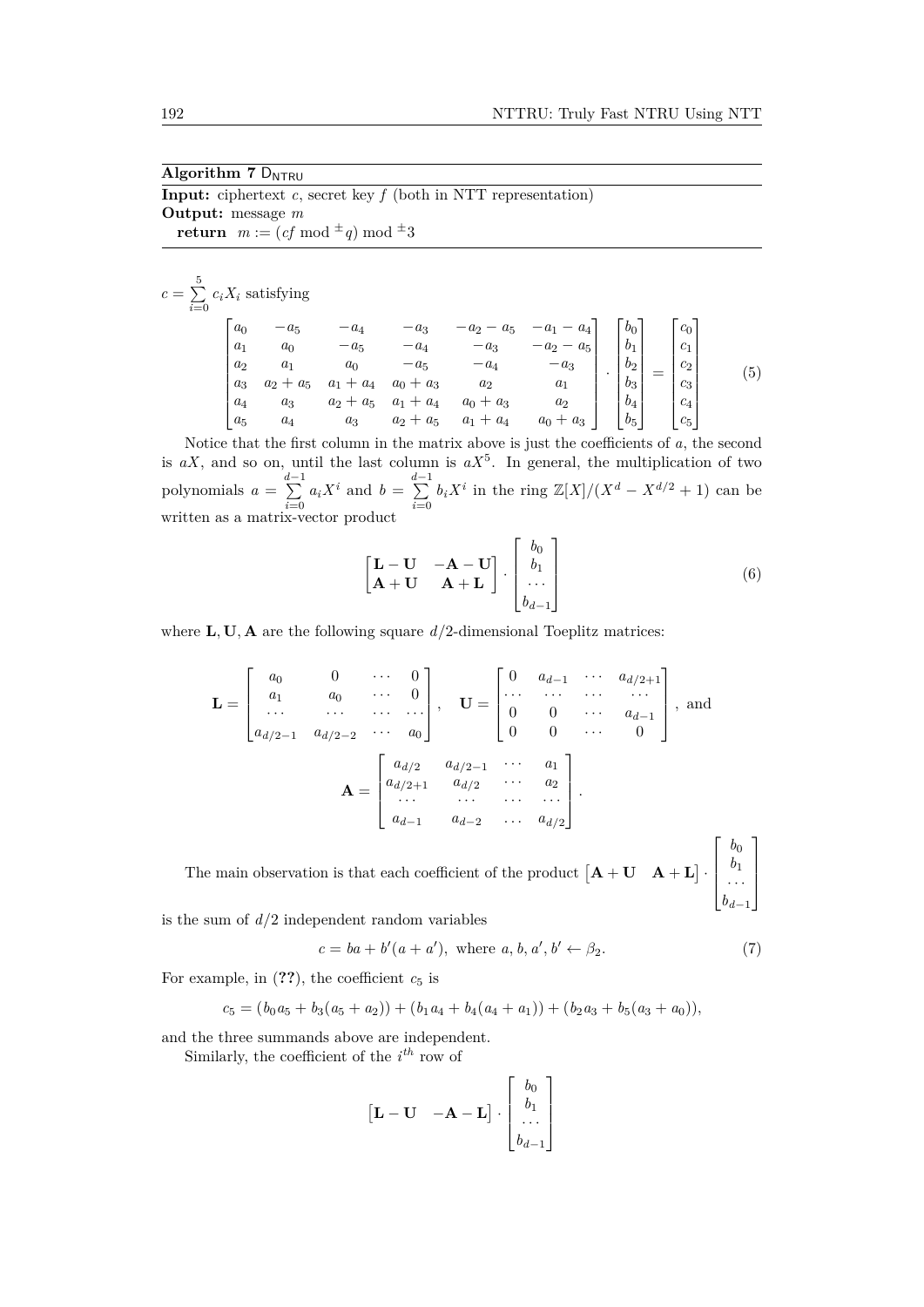is the sum of *d/*2 − *i* random variables *c* as in (**??**) and *i* independent random variables of the form  $ba + b'a$  where  $a, b, a', b' \leftarrow \beta_2$ . It's therefore clear that the "wider" distribution is obtained in the bottom *d/*2 rows of (**??**) and so we will analyze the tail bounds of that one.

<span id="page-13-0"></span>All the  $c$  in (??) take values between  $-3$  and 3 with the following distribution:

**Table 5:** Probability distribution of  $ab + b'(a + a')$ , where  $a, b, a', b' \leftarrow \beta_2$ 

| $\pm 3$ |                     |                 |          |
|---------|---------------------|-----------------|----------|
| 0190735 | 764<br>$.045^\circ$ | 2311707<br>.231 | .4079590 |

Each coefficient of the product  $gr$  and  $f'm$  is (at worst) distributed as the sum of  $d/2$ random variables as in (??), and therefore the sum  $gr + f'm$  is distributed as the sum of *d* independent random variables in (**??**).

Computing the probability distribution of this sum can be done via a convolution (i.e. polynomial multiplication). Define the polynomial

$$
\rho(X) = \sum_{i=-3d}^{3d} \rho_i X^i = \left(\sum_{j=-3}^3 \theta_j X^j\right)^d,
$$
\n(8)

where  $\theta_j$  is the probability of *j* in Table [5.](#page-13-0) Then  $\rho_i$  is the probability that the sum of *d* random variables in (??) is *i*. Then the probability that any coefficient of  $gr + f'm$  is greater than  $(q-1)/6$  is

$$
2 \cdot \sum_{i=(q-1)/6}^{3d} \rho_i,\tag{9}
$$

where we used the symmetry  $\rho_i = -\rho_i$ . The probability in the above equation is exact for the coefficients with degree  $d/2$  through  $d-1$  of  $gr+f'm$  (because those correspond to the bottom half of (**??**)), and represents an upper bound for the other coefficients. Applying the union bound, we summarize the above with the following lemma:

<span id="page-13-1"></span>**Lemma 4.** *When*  $f'$ ,  $g$ ,  $r$ ,  $m$  are chosen from the distribution  $\beta_2^d$ , the probability of a *decryption error in the scheme* (GNTRU*,* ENTRU*,* DNTRU) *is at most*

$$
2d \cdot \sum_{i=(q-1)/6}^{3d} \rho_i,
$$

*where*  $\rho_i$  *are as in* (??).

**Decryption error and security for our parameter set.** For the NTRU scheme that uses parameters in Table [4,](#page-11-1) the decryption error value from Lemma [4](#page-13-1) is approximately  $\epsilon = 2^{-1230}$ . The message space M consists of polynomials in  $R_q$  with  $\pm 1, 0$  coefficients, and is therefore of size  $3^{768} \approx 2^{1217}$ . Unfortunately, the product  $\epsilon \cdot |\mathcal{M}| \approx 2^{-13}$  is not small enough to provably guarantee security via Lemma [2](#page-8-2) by directly using the encryption scheme (G<sub>NTRU</sub>, E<sub>NTRU</sub>, D<sub>NTRU</sub>). In order to apply this lemma, we would need to first decrease the message space (to, say,  $2^{256}$ ) by using the construction in Section [2.4.](#page-9-0) Then the decryption error is sufficiently small to make Lemma [2](#page-8-2) meaningful. While applying the transformation of Section [2.4](#page-9-0) is not particularly expensive (adding 32 bytes to the ciphertext and around 500 cycles to encryption / decryption), we believe that in practice the error is small enough for this to not be strictly necessary.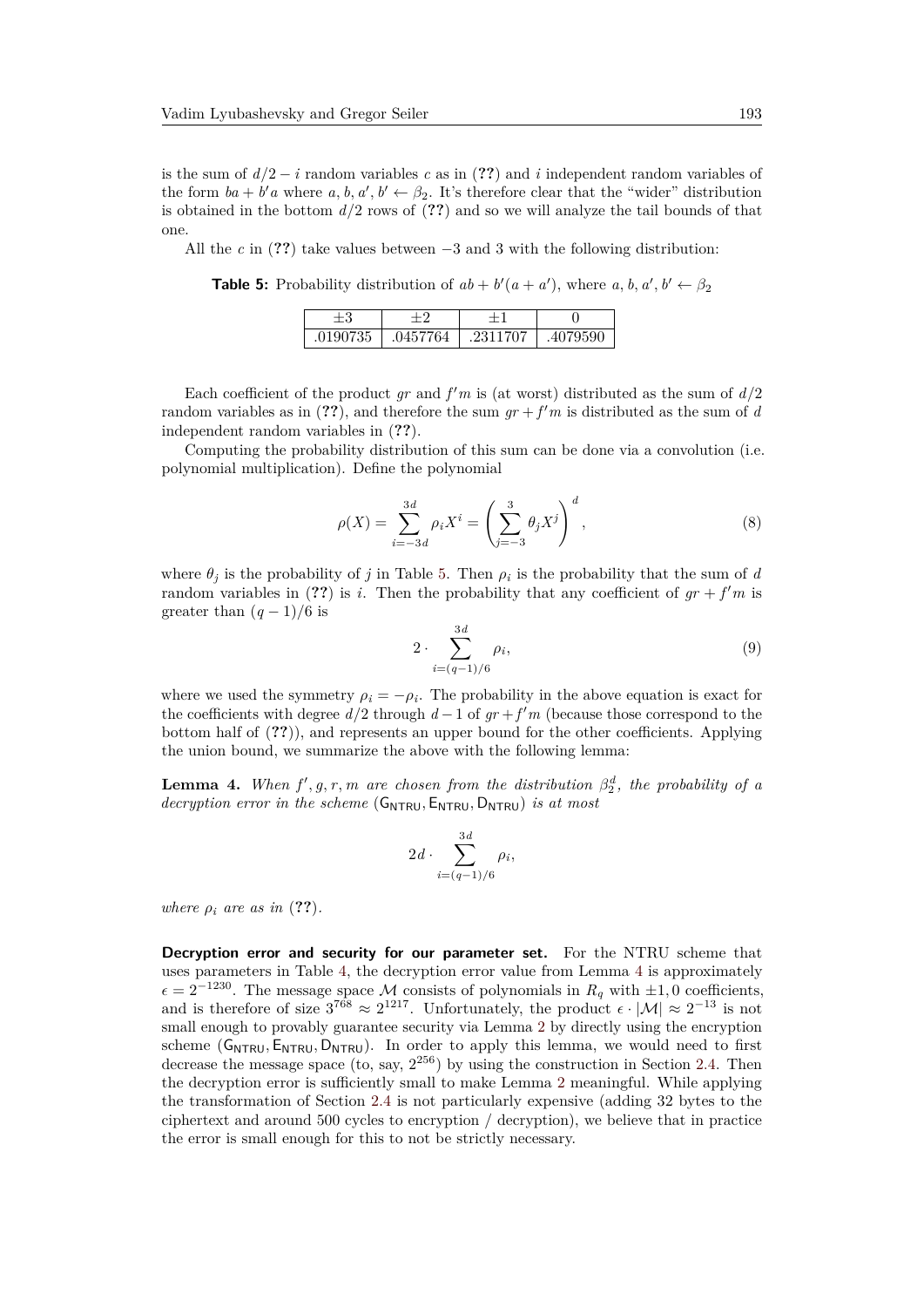# **4** NTT over  $\mathbb{Z}_{7681}[X]/(X^{768} - X^{384} + 1)$

The Number Theoretic Transform, or NTT for short, is a special case of the Fast Fourier Transform over finite fields, see [\[Ber01\]](#page-21-16) for an excellent survey. In lattice cryptography we need to compute in polynomial rings of the form

$$
R_q = \mathbb{Z}_q[X]/(f)
$$

where  $f \in \mathbb{Z}[X]$  is an irreducible polynomial and q is often a prime – in this paper we only deal with prime *q*. The NTT starts with the observation that if *f* factors into a product  $f = gh$  over the finite field  $\mathbb{Z}_q$ , then, by the Chinese remainder theorem, we have an isomorphism

$$
\mathbb{Z}_q[X]/(f) \cong \mathbb{Z}_q[X]/(g) \times \mathbb{Z}_q[X]/(h).
$$

Now it can be advantageous to compute multiplication or inversion in  $R_q$  by computing this map, then the corresponding operations in the two factors, and finally the inverse of the map. Furthermore if the factors *g* and *h* continue to split into more factors then one obtains a divide and conquer algorithm for computing in *Rq*. For the approach to be advantageous, it is of course necessary that all the maps can be computed efficiently. In the popular case where  $R_q$  is a power-of-two cyclotomic ring modulo some prime, we have

$$
R_q = \mathbb{Z}_q[X]/(X^{2^k} + 1) = \mathbb{Z}_q[X]/(X^{2^{k-1}} - \zeta) \times \mathbb{Z}_q[X]/(X^{2^{k-1}} + \zeta)
$$

when  $\zeta \in \mathbb{Z}_q$  is a primitive 4-th root of unity. This map is easy to compute with just  $2^{k-1}$ multiplications,  $2^{k-1}$  additions and  $2^{k-1}$  subtractions. Concretely, write  $n = 2^k$  and let *f* = *f*<sub>0</sub> + *f*<sub>1</sub>*X* +  $\cdots$  + *f*<sub>*n*−1</sub>*X*<sup>*n*−1</sup> ∈ *R*<sub>*q*</sub>. Then we have

$$
f \bmod X^{n/2} - \zeta = (f_0 + \zeta f_{n/2}) + (f_1 + \zeta f_{n/2+1})X + \dots + (f_{n/2-1} + \zeta f_{n-1})X^{n/2-1},
$$
  

$$
f \bmod X^{n/2} + \zeta = (f_0 - \zeta f_{n/2}) + (f_1 - \zeta f_{n/2+1})X + \dots + (f_{n/2-1} - \zeta f_{n-1})X^{n/2-1}.
$$

The computation of the two coefficients of  $X^i$  in the two reduced polynomials involves a multiplication, an addition and a subtraction and is called a butterfly operation. Now if there are 8-th roots of unity we can repeat this in the same way and split the ring into a total of 4 factors and then iterate further, possibly down to rings modulo linear polynomials if there are  $2^{k+1}$ -th roots. Note that the total cost of all the splittings in each level is exactly the same *n/*2 butterfly operations.

#### **4.1 Our Ring**

We turn to the case where the defining polynomial of the ring  $R_q$  is the *m*-th cyclotomic polynomial with *m* of the form  $m = 2^k 3^l$ ,  $k, l \ge 1$ . It is given by  $X^n - X^{n/2} + 1$  where  $n = \varphi(m) = m/3$ . In our NTRU instantiation we use the 2304-th cyclotomic polynomial  $X^{768} - X^{384} + 1$ . For a fast NTT algorithm, the trick is to do a first splitting into two polynomials of the form  $X^{n/2} - \zeta_1$ ,  $X^{n/2} - \zeta_2$ . Then one can continue with the same radix-2 steps as in the power-of-two case above by extracting square roots of  $\zeta_1$  and  $\zeta_2$ . The main observation we use is that if  $\zeta_1$  and  $\zeta_2 = \zeta_1^5$  are the two primitive sixth roots of unity in the underlying field then we indeed have  $X^n - X^{n/2} + 1 = (X^{n/2} - \zeta_1)(X^{n/2} - \zeta_2)$ . This is because the sixth cyclotomic polynomial is  $X^2 - X + 1$ . Hence  $\zeta_1 + \zeta_2 = \zeta_1 + \zeta_1^5 = \zeta_1 - \zeta_1^2 = 1$ and  $\zeta_1 \zeta_2 = \zeta_1 \zeta_1^5 = \zeta_1^6 = 1$ . So, with  $\zeta = \zeta_1$ ,

$$
\mathbb{Z}_q[X]/(X^n - X^{n/2} + 1) = \mathbb{Z}_q[X]/(X^{n/2} - \zeta) \times \mathbb{Z}[x]/(X^{n/2} - \zeta^5)
$$

Next notice that we do not have to multiply coefficients by both  $\zeta$  and  $\zeta^5$  to reduce modulo  $X^{n/2} - \zeta$  and  $X^{n/2} - \zeta^5$ , i.e. to compute the Chinese remainder map, because  $\zeta^5 = 1 - \zeta$ .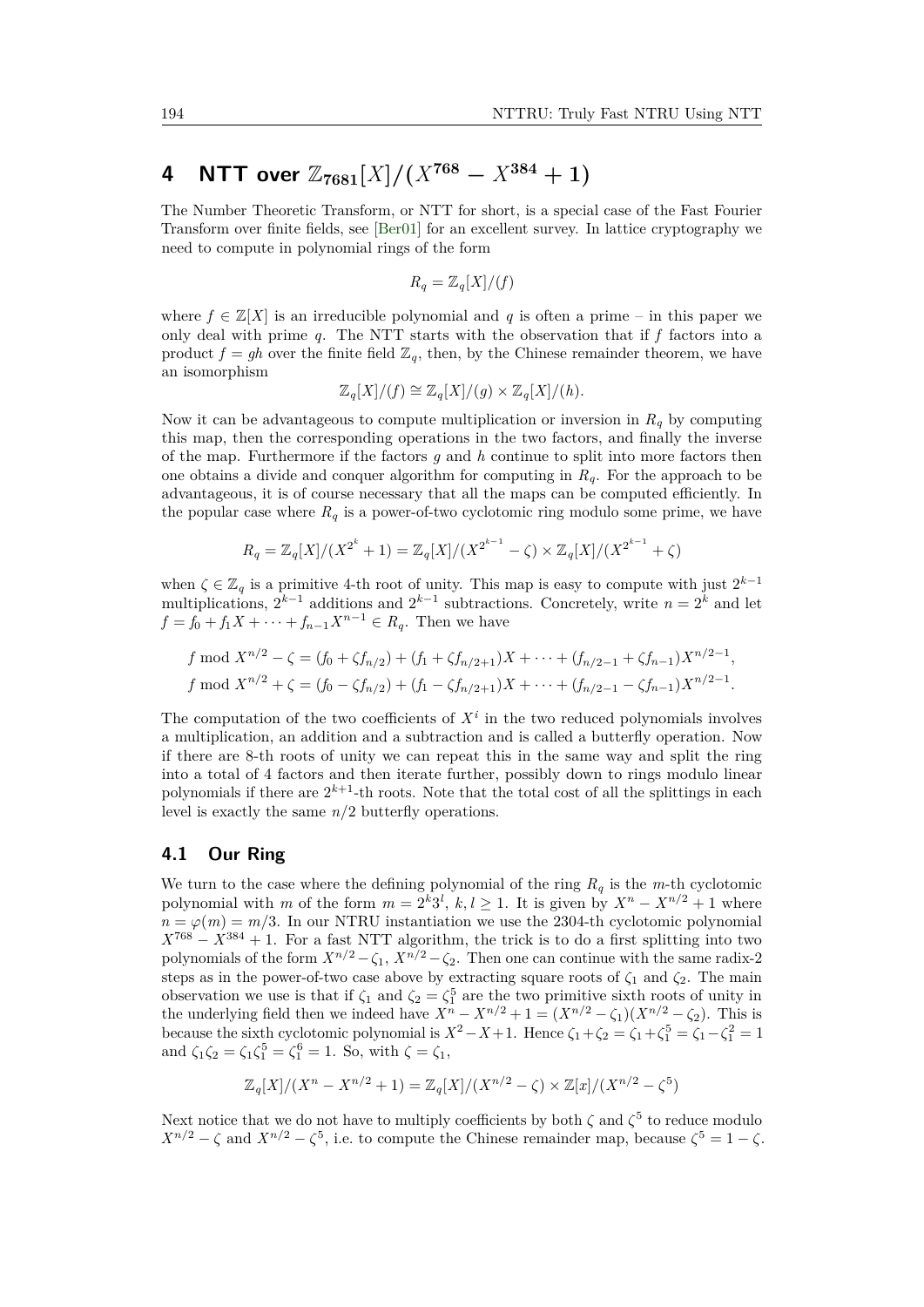So instead of multiplying by  $\zeta^5$  we can just subtract the already computed product with *ζ* from the coefficient itself. This means our first level splitting only needs *n/*2 extra additions compared to an optimal radix-2 step. These additional additions do not cost much. For an example, we again write  $f = f_0 + f_1 X + \cdots + f_{n-1} X^{n-1}$ . Then,

$$
f \bmod X^{n/2} - \zeta = (f_0 + \zeta f_{n/2}) + (f_1 + \zeta f_{n/2+1})X + \dots + (f_{n/2-1} + \zeta f_{n-1})X^{n/2-1}
$$
  

$$
f \bmod X^{n/2} - \zeta^5 = (f_0 + f_{n/2} - \zeta f_{n/2}) + (f_1 + f_{n/2+1} - \zeta f_{n/2+1})X + \dots
$$
  

$$
+ (f_{n/2-1} + f_{n-1} - \zeta f_{n-1})X^{n/2-1}.
$$

When there is a  $3 \cdot 2^k$ -th root the NTT can be continued up to factors modulo polynomials of the form  $X^{3^{l-1}} - \zeta$ . From there on it is possible to proceed with so-called radix-3 steps down to linear factors if enough further cube roots can be extracted. In our instantiation we use the prime modulus  $q = 7681$  which does not support this so we do not go into more details here. Indeed  $q - 1 = 7680 = 2<sup>9</sup> \cdot 3 \cdot 5$  and we stop at polynomials of degree under 3.

In summary, our NTT for polynomials in  $\mathbb{Z}_{7681}[\overline{X}]/(\overline{X}^{768} - X^{384} + 1)$  consists of 8 levels  $i = 0, \ldots, 7$ . In the *i*-th level,  $2<sup>i</sup>$  polynomials of degree less than  $768/2<sup>i</sup>$  are each split into two polynomials of degree less than  $768/2^{i+1}$ . The total cost in each level is 384 multiplications, 384 additions and 384 subtractions in  $\mathbb{Z}_q$ , except in level 0 where there are 384 additional  $\mathbb{Z}_q$ -additions. The output of our NTT consists of 256 polynomials modulo different  $X^3 - \zeta_i$  with  $\zeta_i$  varying over the primitive 768-th roots of unity.

Inverting the NTT is very similar to the forward NTT and also consists of 8 levels  $i = 0, \ldots, 7$ . In the *i*-th level  $2^{7-i}$  pairs of polynomials are merged by performing 384 butterfly operations and 384 additional additions in level 7. Moreover, there is an additional division by 256 necessary at the end since each merging introduces a superfluous factor of 2.

Our AVX2 optimized implementation of the NTT in assembler language needs just 810 cycles on a Skylake CPU. This is about twice the number of cycles needed for the Kyber NTT (in the ring  $\mathbb{Z}_{7681}[X]/(X^{256}+1)$ ) even though the coefficient vectors are 3 times longer in our case.

#### **4.2 Modular Reduction**

In the NTT, after every multiplication of a polynomial coefficient with a root of unity the result needs to be reduced modulo *q* so that subsequent operations do not overflow. These modular reductions crucially determine the efficiency of the NTT implementation. A particular efficient modular reduction algorithm is the Montgomery reduction algorithm [\[Mon85\]](#page-21-17). It does not compute proper Euclidean remainders or even representatives modulo *q* but instead so-called Hensel remainders. They differ by an additional factor  $\beta^{-1}$  mod *q* where  $\beta$  is the word size,  $\beta = 2^{16}$  in our case. The standard Montgomery reduction algorithm for reducing a 32 bit integer modulo *q* needs two multiplications of 32-bit integers, one logical AND operation, one 32-bit addition and one bit-shift. So every multiplication in the finite field by a root of unity during the NTT needs in fact three multiplications in the implementation. With the same number of multiplications one can compute remainders using floating point arithmetic, but with the advantage that the results are Euclidean remainders in the range  $0 \leq r \leq q$ . The Hensel remainders computed by the Montgomery reduction algorithm can go up to 2*q* and hence one needs more reductions after additions to avoid overflows. This and the fact that floating point arithmetic on modern x86 CPUs is about as fast as integer arithmetic was the reason that floating point NTTs where among the fastest NTTs used in lattice cryptography for some time. Examples of schemes relying on floating point NTTs include NewHope [\[ADPS16\]](#page-20-0) and early versions of Kyber [\[BDK](#page-20-1)<sup>+</sup>18]. This has changed with the NTT used in newer versions of Kyber, including Kyber as submitted to the NIST PQC standardization process.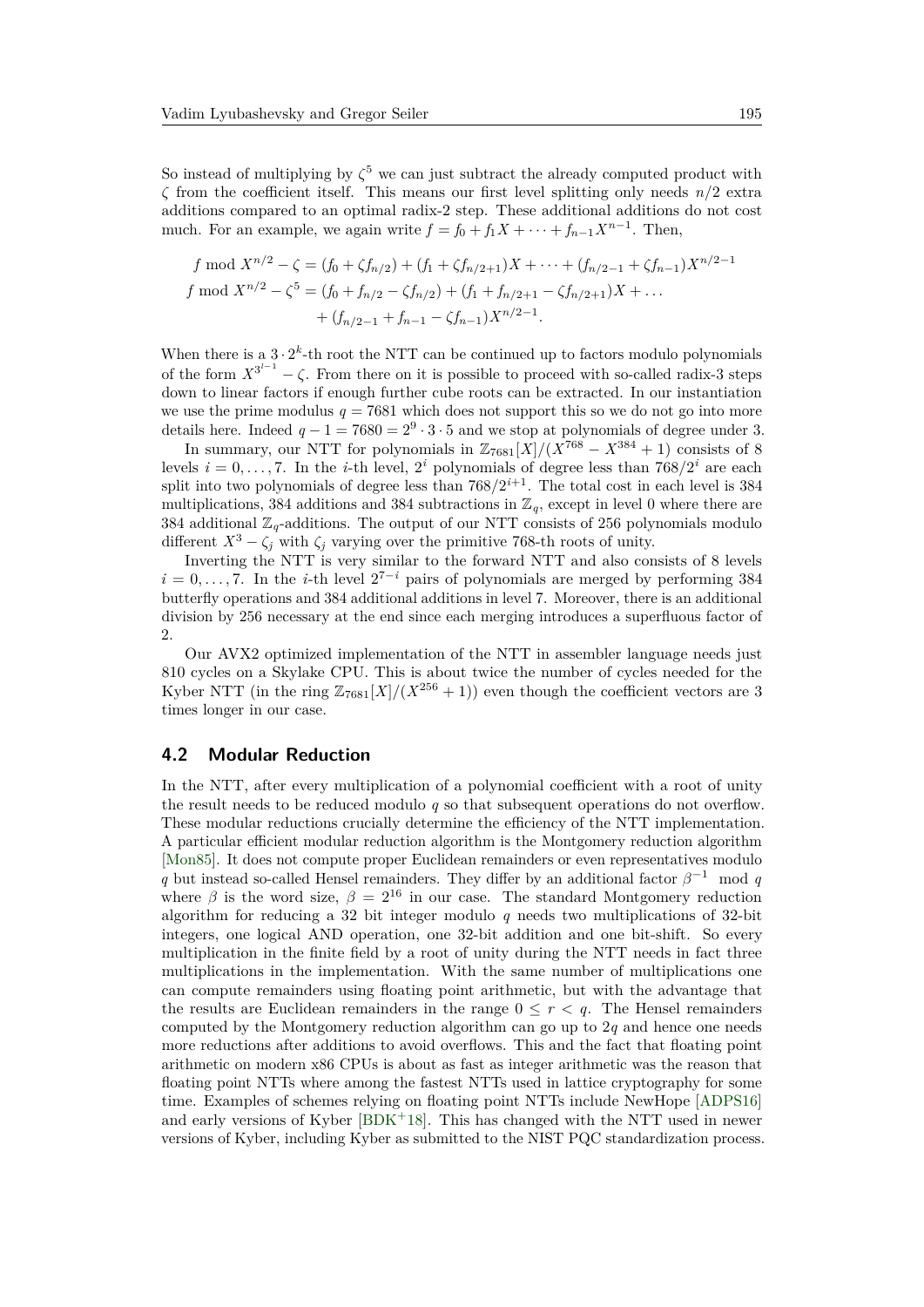Here an integer-arithmetic NTT implementation is used that is faster than the previous floating point NTT by a factor of more than  $5$  [\[BDK](#page-20-1)<sup>+</sup>18, [Sei18\]](#page-21-8). This was achieved by using a modification of the Montgomery reduction algorithm that needs less expensive multiplications, and, more importantly, allows to operate on more densely packed vectors in a vectorized implementation. We recall some of the details here for convenience so that we can explain our improvement over the Kyber NTT.

<span id="page-16-0"></span>**Definition 1.** Let  $a \in \mathbb{Z}$  and  $q$  be an odd positive integer. The *Hensel remainder*  $r$  of  $a$ modulo *q* with respect to the word size  $\beta = 2^l$  such that  $q < \frac{\beta}{2}$  is the unique integer *r* such that  $a = mq + r\beta$  with  $-\frac{\beta}{2} \leq m < \frac{\beta}{2}$ .

Suppose we want to compute the Hensel remainder *r* of  $a = mq + r\beta$  as in Definition [1.](#page-16-0) The standard Montgomery reduction algorithm computes a slightly different definition of Hensel remainder where  $a \geq 0$  and  $0 \leq m < \beta$ . It first multiplies  $a$  with  $-q^{-1}$  modulo *β*. This gives  $β - m$ , which is then multiplied by *q* and added to *a*, resulting in  $(r + q)β$ . Finally one divides by  $\beta$  and obtains  $r + q \equiv a\beta^{-1} \pmod{q}$ . The reason for multiplying with  $-q^{-1}$  instead of  $q^{-1}$  is that  $r + q$  is non-negative.

In the Kyber NTT signed arithmetic is used and the definition as stated with −*β/*2 ≤  $m < \beta/2$ . Then the low words of *a* and *mq* are equal, see [\[Sei18,](#page-21-8) Lemma 2] for more details. Therefore it is sufficient to only compute the high word of *mq* which can then be subtracted from the high word of *a* to directly obtain *r* without the division by *β*. In the AVX2 instruction set there are instructions to only compute the low or high 16 bits of all the products of the corresponding elements of two vectors of 16 bit signed integers, namely *vpmullw* and *vpmulhw*. So one can use these instructions to compute  $m = aq^{-1} \mod \pm \beta$ with a low half-product instead of a full product and a logical AND, and then a signed high half-product to obtain the high word of *mq*.

Moreover, this reduction algorithm operates separately on the high and low words of *a*. Hence, to multiply two integers modulo *q* it is sufficient to separately compute the low and high words of the two-word product and then reduce them as explained. When instead computing full products one needs to occupy twice the width for each coefficient in the vector registers so that there is enough space in between the coefficients for intermediate full products.

In NTT implementations the factors that need to be multiplied with are the fixed roots of unity *ζ* of the underlying field which are usually precomputed. So when multiplying  $b \in \mathbb{Z}_q$  with a precomputed  $c \in \mathbb{Z}_q$  we separately compute the two words of  $a = bc$  and then multiply the low word by the precomputed  $q^{-1}$  mod  $\beta$ . The most important improvement of our NTT over the Kyber NTT is that for every root of unity *ζ* we also precompute  $q^{-1}\zeta$  mod *β*. Then, since the low product is associative and commutative, we save one low product in each multiplication and subsequent reduction. More concretely, to obtain  $a = bc \mod q$  we compute the low word of  $bcq^{-1}$  by doing a low half-product with the precomputed  $cq^{-1}$  mod  $\beta$ , then a signed high half-product of the result with *q*, which we in turn subtract from the signed high half-product of *b* and *c*.

In each level the coefficients grow by at most *q* in magnitude, see [\[Sei18,](#page-21-8) Lemma 1]. So, since *q* fits into 13 bits one needs to additionally reduce the coefficients at least every 4 levels. We make use of the special form  $q = 2^{13} - 2^9 + 1$  of our prime which implies  $2^{13} \equiv 2^9 - 1 \pmod{q}$  and use [\[Sei18,](#page-21-8) Algorithm 4] to perform these modular reductions. But since this reduction algorithm only leaves room for adding integers of magnitude less than 3*q* without overflowing over 16 bit we need to reduce in every third level.

In the inverse NTT some of the coefficients can double in magnitude from one level to the next so we use [\[Sei18,](#page-21-8) Algorithm 5] in the inverse NTT so that it is sufficient to still reduce only in every third level.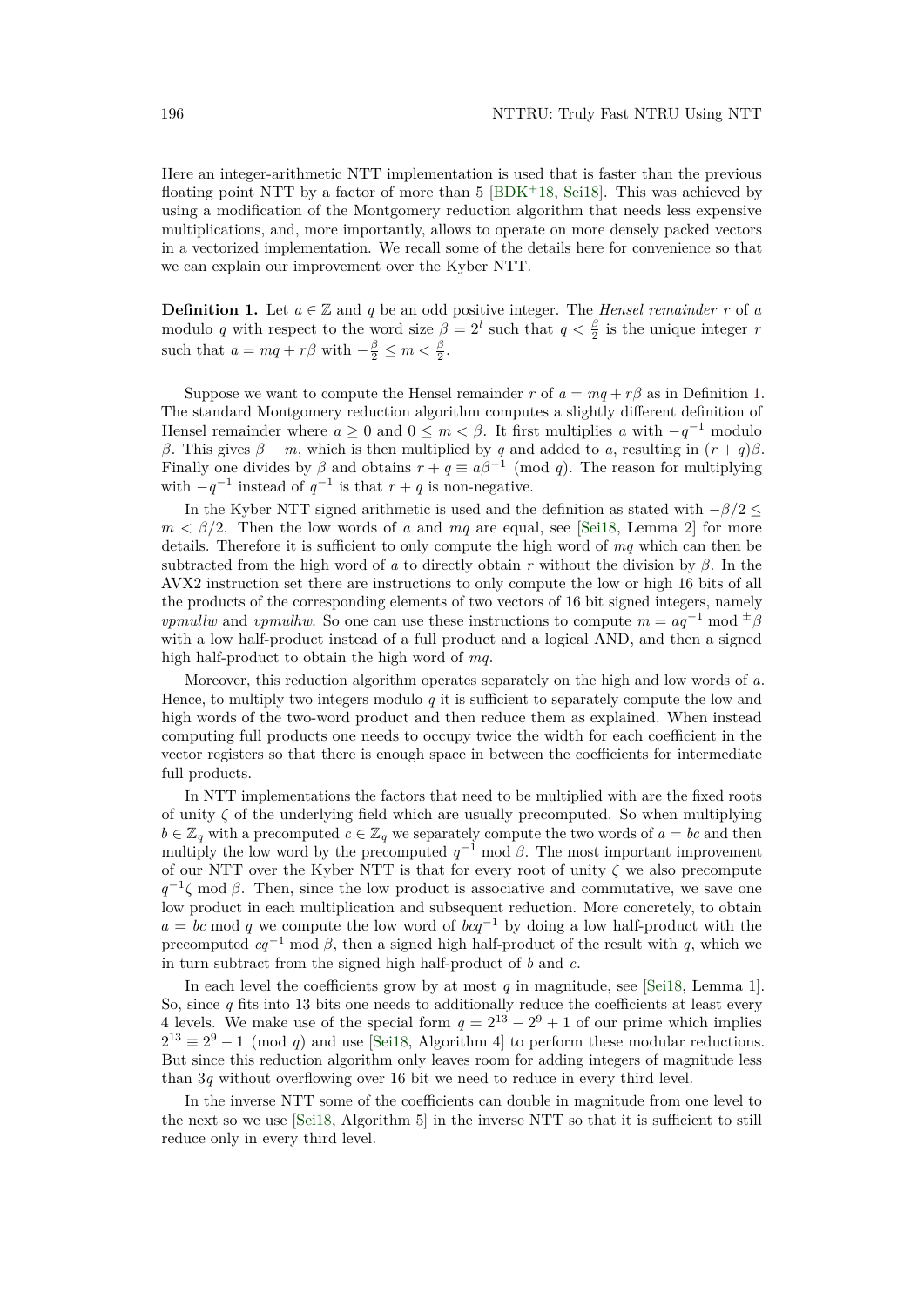#### **4.3 Vectorization**

One of the reasons for the big speed-up of AVX2 optimized NTT implementations using assembly language or intrinsics over C-only implementations, which is in the order of 16X for example in the case of Kyber, is that the NTT can be efficiently vectorized. In each level half of the coefficients need to be multiplied by roots of unity. By loading several of the coefficients into a vector register one can compute products in parallel and then also the subsequent additions and subtractions. This works without any complications as long as the degrees of the polynomials are a multiple of twice the number of coefficients fitting into a vector register. The reason is that in this case those coefficients that need to be multiplied by roots of unity, which make up the upper half of the polynomial, completely fill one or more vector registers and therefore can be multiplied with maximum efficiency. When the degrees of the polynomials have reached the vector size, vectors need to be reshuffled so that only coefficients from the upper half of a polynomial are in a particular vector register before multiplication.

#### **4.4 Instruction Scheduling**

As we have explained above, a multiplication over  $\mathbb{Z}_q$  where the low product of one of the factors with  $q^{-1}$  mod  $\beta$  is assumed to be available consists of a chain of a low half-product followed by a high half-product and in parallel another high half-product. The results are then combined by a subtraction. On current Intel processors the multiplication instructions *vpmullw* and *vpmulhw* have a latency of 5 cycles each and the subtraction instruction *vpsubw* has a latency of 1 cycle [\[Fog18\]](#page-21-18). So it takes 11 cycles before the finished reduced product is ready. In each cycle two multiplication instructions can be dispatched so it is theoretically possible to multiply over  $\mathbb{Z}_q$  with a throughput of  $2/3 \cdot 16 \mathbb{Z}_q$ -products per cycle. One can not rely on the out of order execution capability of the CPU to always find instructions to execute for getting near this throughput. So in our implementation we always interleave the products of 6 coefficient vectors with precomputed roots. Then there are 6 more vectors available to store the intermediate high products. In these multiplication steps of the NTT involving 6 coefficient vectors there are 12 independent multiplication instructions that can keep the multipliers busy until results for the next dependent instructions become ready.

#### **4.5 Reducing Loads and Stores**

Since we densely pack 16 coefficients of 16 bit each into a 256 bit AVX2 vector register and work on 6 registers at a time, we could in principle load one polynomial of degree under 96 into the registers and transform it completely down to polynomials of degree under 3 without any further loads and stores. Then we can handle the next polynomial of degree under 96 and so forth. We use a slightly different approach since we want to multiply 6 full vector registers at a time. There are 16 vector registers so we can indeed have 192 coefficients loaded at a time but then there are not enough spare registers for intermediate results during multiplication. Therefore we store 6 vectors registers while multiplying the other 6 registers and transform polynomials of degree less than 192 completely down to degree under 3 polynomials with only 6 stores and 6 loads in each level.

### **4.6 Reducing NTTs**

In our implementation we make use of the standard technique of transmitting polynomials in their transformed representation when this is advantageous. So the ciphertext in our KEM, which consists of the polynomial *c*, is in fact transmitted in this form, which saves one inverse NTT during encapsulation and one forward NTT in decapsulation. Also the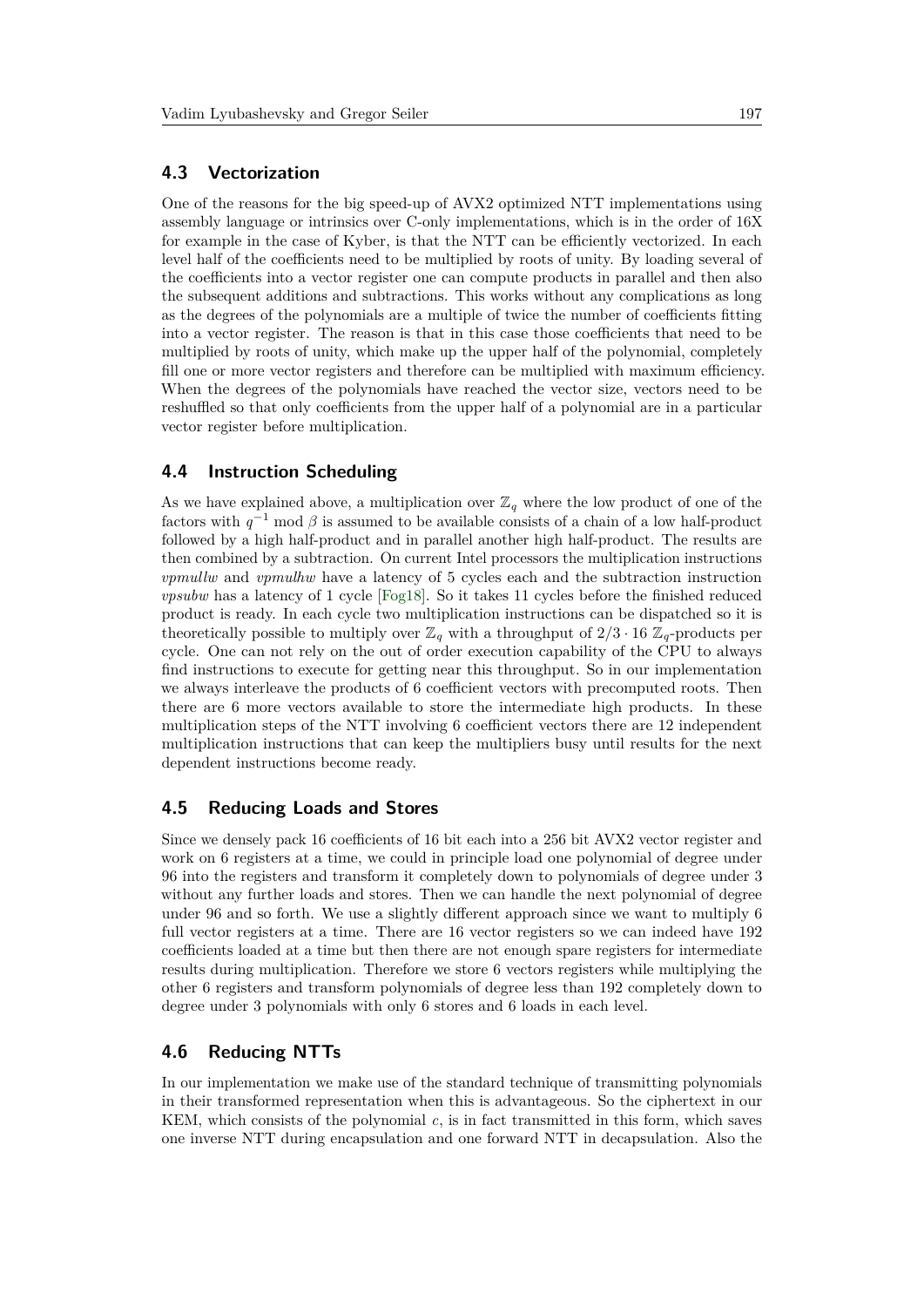polynomial *f* is stored in NTT representation in the secret key, saving another NTT during decapsulation.

## **5 Other Implementation Functions**

## **5.1 Base Case Multiplication**

For the base case multiplication which consists of 256 products of polynomials modulo various  $X^3 - \zeta$  we use quadratic schoolbook multiplication. So, we compute the following formula involving 11 products in  $\mathbb{Z}_q$ ,

$$
fg \bmod X^3 - \zeta = (f_0g_0 + \zeta(f_1g_2 + f_2g_1))
$$
  
+  $(f_0g_1 + f_1g_0 + \zeta(f_2g_2))X$   
+  $(f_0g_2 + f_1g_1 + f_2g_0)X^2$ .

Here, in contrast to the  $\mathbb{Z}_q$ -products in the NTT, the products do not always involve precomputable constants. But still every coefficient  $f_i$  of the first polynomial  $f$  is multiplied by every coefficient *g<sup>i</sup>* of the second polynomial *g*. So to save multiplications we compute low half-products of all the coefficients  $f_i$  with  $q^{-1}$  mod  $\beta$  and keep them for all the products that involve these coefficients.

Our AVX2 optimized implementation of the base case multiplication needs 396 cycles on a Skylake CPU. A possible optimization to speed-up decapsulation that we did not implement is to store  $q^{-1}f$  in the secret key.

#### **5.2 Base Case Inversion**

We can write the polynomial product  $h = fg \mod X^3 - \zeta$  as a matrix-vector multiplication over  $\mathbb{Z}_q$  which involves the 3x3 rotation matrix corresponding to *f*,

$$
\begin{pmatrix} h_0 \\ h_1 \\ h_2 \end{pmatrix} = \begin{pmatrix} f_0 & \zeta f_2 & \zeta f_1 \\ f_1 & f_0 & \zeta f_2 \\ f_2 & f_1 & f_0 \end{pmatrix} \begin{pmatrix} g_0 \\ g_1 \\ g_2 \end{pmatrix}.
$$

Now to compute the inverse of *f* modulo  $X^3 - \zeta$  we compute the inverse of the rotation matrix, of course under the assumption that it exists. It is given by the adjungate matrix divided by the determinant. If the determinant is zero then the polynomial is not invertible and we abort. We know that the inverse matrix will be the rotation matrix of the inverse polynomial. So we can just read off the coefficients from the first column. We find  $f^{-1} = d^{-1}(f'_0 + f'_1X + f'_2X^2)$  where the coefficients  $f'_i$  are given by

$$
f'_0 = f_0^2 - \zeta f_1 f_2
$$
  
\n
$$
f'_1 = \zeta f_2^2 - f_0 f_1
$$
  
\n
$$
f'_2 = f_1^2 - f_0 f_2
$$

and *d* is the determinant

$$
d = f_0(f_0^2 - \zeta f_1 f_2) + \zeta f_1(f_1^2 - f_0 f_2) + \zeta f_2(\zeta f_2^2 - f_0 f_1) = f_0 f_0' + \zeta (f_1 f_2' + f_2 f_1').
$$

It follows that to compute  $f^{-1}$  mod  $X^3-\zeta$  we need 14 multiplications in  $\mathbb{Z}_q$  and one inversion of *d*, which we obtain by  $d^{-1} = d^{q-2}$ . The inversion costs another 23 multiplications.

In our vectorized assembler implementation of this function we made some effort to compute the function on as many vectors as possible while maintaining an order of the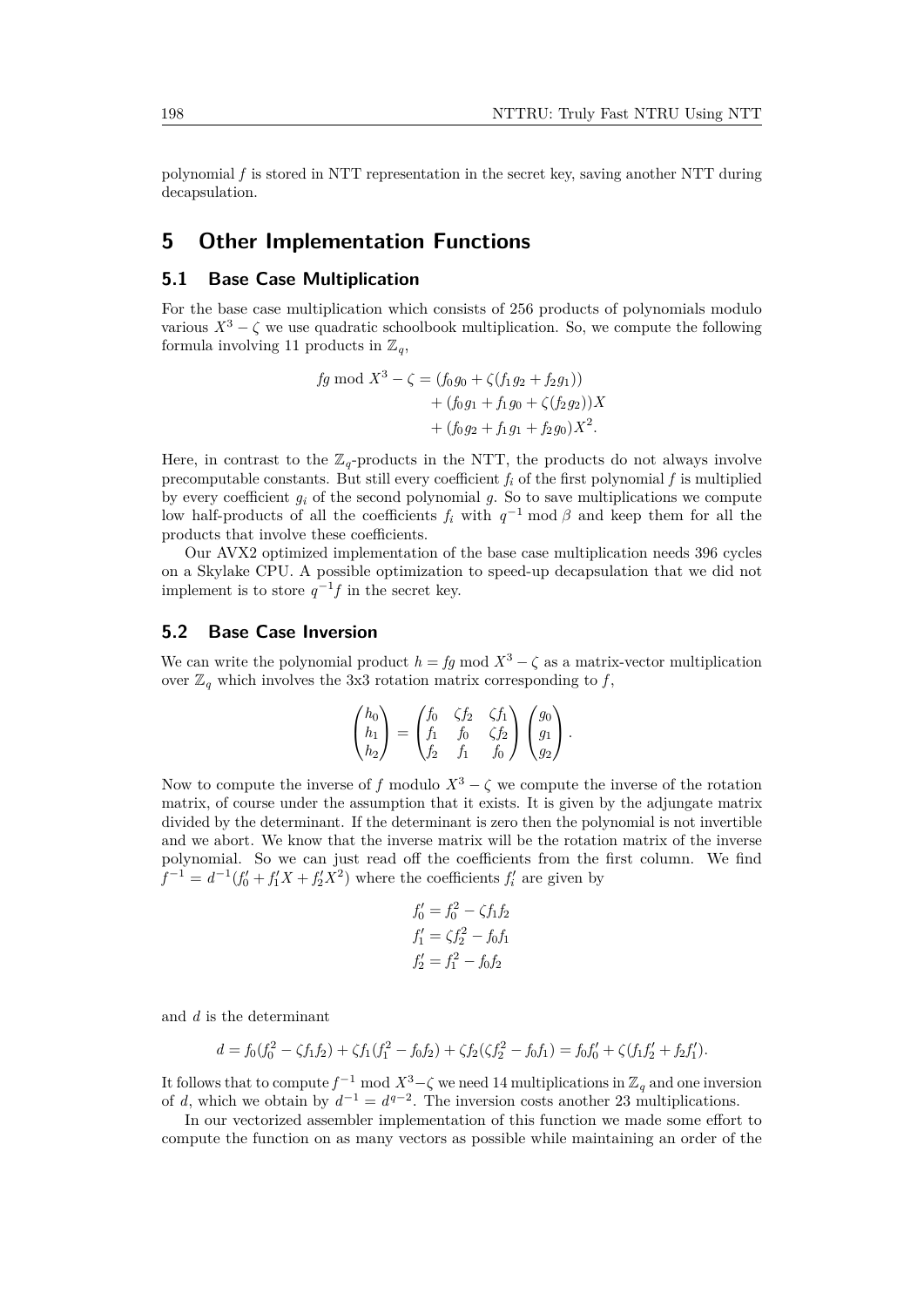multiplications so that long dependency chains are started as early as possible under the constraint given by the number of free registers. Our implementation runs in 2200 cycles on a Skylake processor.

#### **5.3 Dealing with Montgomery Factors**

As we explained we use our modified Montgomery reductions everywhere when computing multiplications in  $\mathbb{Z}_q$  and these reductions introduce additional factors of  $\beta^{-1}$  mod q. We now explain how we deal with them. Inside the NTT we use the standard method of precomputing the compile-time constant roots of unity with additional factors of  $\beta$  so that they cancel with the factors introduced by reduction. In base case multiplication and inversion this is not possible so we need to keep track of the additional factors introduced. Then, since the NTT and its inverse are linear operations, we can remove them together with the division by 256 at the end of the inverse NTT. In base case multiplication we see from the formulas for the coefficients of the product polynomial that there will be a Montgomery factor  $\beta^{-1}$  in every coefficient. In base case inversion the coefficients  $f_i'$ also have the same factor  $\beta^{-1}$ , while the determinant *d* has a factor of  $\beta^{-2}$  in it. When inverting *d* by raising it to the (*q*−2)-th power, every squaring also squares the Montgomery factor and introduces one additional factor. So the factor in  $d^{2^i}$  is equal to  $(\beta^{-1})^{\nu}$  with  $\nu = 2^{i+1} + 2^i - 1$ . Moreover every multiplication of the different  $d^{2^i}$  also additionally multiplies by  $\beta^{-1}$ . We find the total factor in our computation of  $d^{-1}$  to be equal to  $(\beta^{-1})^{\nu}$  where

$$
\nu = 10 + \sum_{\substack{i=1 \ i \neq 9}}^{12} (2^{i+1} + 2^i - 1) \equiv -4 \pmod{q-1}.
$$

So our computation of  $d^{-1}$  differs by a factor of  $\beta^4$ . Then we multiply every  $f'_i$  by this and obtain  $\beta^2 f^{-1}$ . This aligns very nicely with the operations in NTRU. Because  $f^{-1}$  is multiplied by *q* which removes one of the  $\beta$  and then the resulting *h* is multiplied by *r* in encryption removing the other  $\beta$  and giving the correct  $c$  without any Montgomery factor. In decryption  $c$  is multiplied by  $f$ , so in the inverse NTT, which is only used in decryption, we need to do an additional multiplication by *β* together with 1*/*256 mod *q*.

#### **5.4 Sampling Binomial Distribution**

The short polynomials *f* and *g* in key generation and the message *m* in encapsulation are sampled from the distribution where each coefficient is given by independent random variables of the form  $(b_1 + b_2) - (b_3 + b_4)$  mod 3 with independent Bernoulli variables  $b_i$ . In the NTRU-HRSS implementation this is done in two stages. First  $b_1 + b_2$  and  $b_3 + b_4$  are sampled by adding adjacent bits in a random string. Then the difference of two such results are reduced modulo 3 by looking up the remainder in a table of all 9 possibilities. We use a slightly simplified approach and directly look up the 4 input bits in an appropriate table. When doing this in a straight-forward way one could use a 32 bit integer as the lookup table where the 16 entries in  $\{0, 1, 2\}$  are given by the 16 pairs of adjacent bits. Then one just has to shift this 32 bit integer by twice the value of the 4 random bits. We use a slightly improved version where we use symmetries in the table so that a 16 bit table is actually sufficient which is then shifted directly by the value of the 4 random bits. This could be advantageous in a vectorized implementation where one could use 16 copies of the lookup table densely packed in a 256 bit register. Then by variably shifting this register by the corresponding integers in a register where only the four low bits in each 16 bit word are non-zero, one would directly obtain 16 correctly sampled coefficients. Unfortunately, in contrast to the AVX512 instruction set, there is no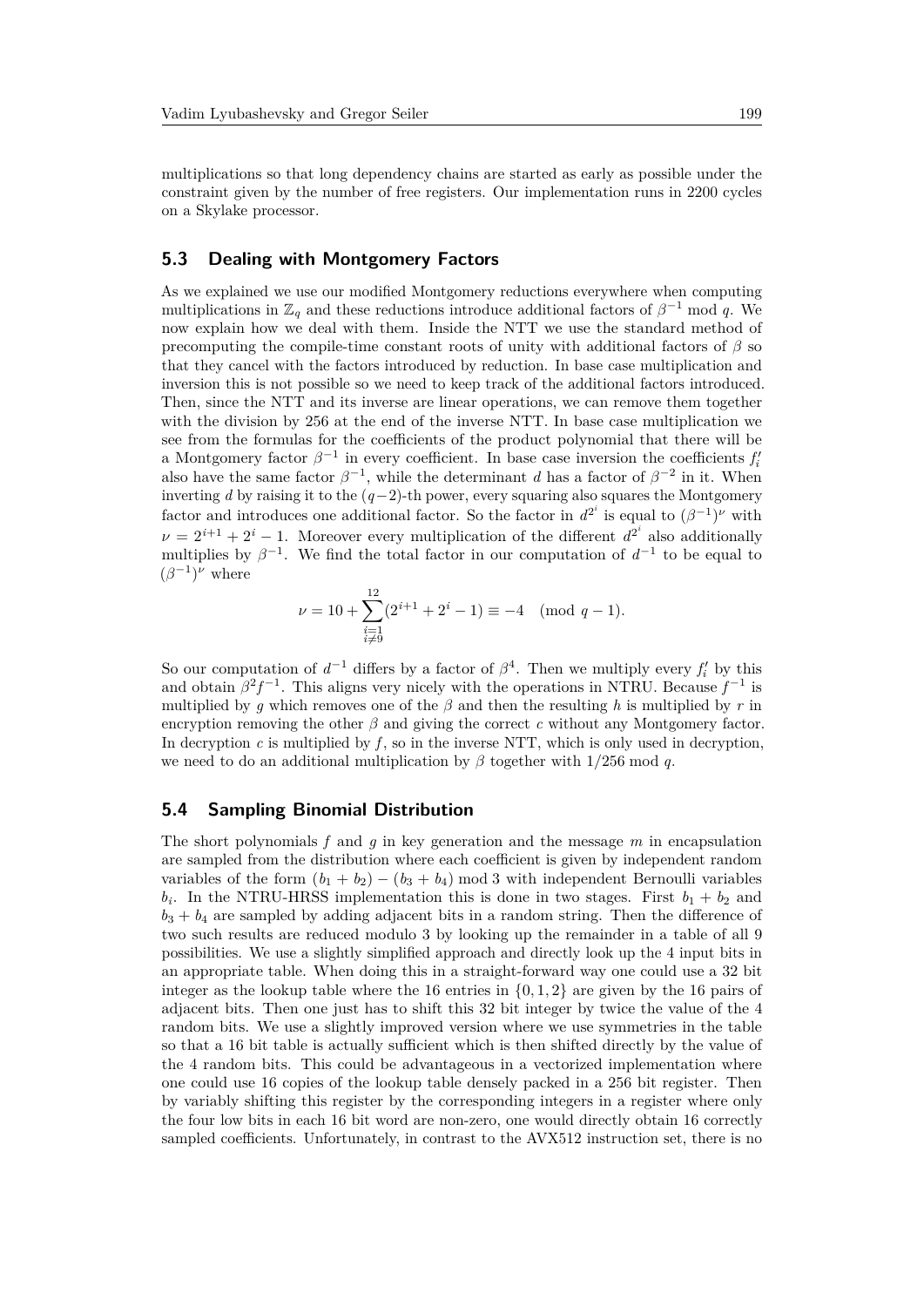variable shift of densely packed 16 bit words in AVX2. Therefore we have to resort to the slightly less efficient variable shift of 32 bit words.

#### **5.5 Symmetric Primitives**

In the KEM we need a stream cipher to expand a seed to the randomness needed for sampling the short polynomials *f* and *g* in key generation and also for the message *m* in encapsulation. Moreover a hash function is used to hash the message to the randomness for *r* and the shared secret. It turned out that the speed of arithmetic in our KEM is sufficiently fast so that the use of SHAKE becomes a serious bottleneck. Therefore instead of SHAKE we use AES256 in counter mode to expand seeds and SHA512 to hash the message to a 64 byte string from which the first 32 bytes are taken as the shared secret and the last 32 bytes as a seed for the polynomial *r* in the NTRU encryption function.

#### **5.6 Vectorized Packing**

Also the time needed for packing uniform polynomials modulo  $q$  in a bit string where every coefficient only occupies 13 bits turned out to be responsible for a significant time when using a straight-forward C implementation of the packing function. One reason is that when performing this task by packing 8 adjacent coefficients into a string of 13 bytes, then this is quite difficult to vectorize. Hence, instead in our packed bit strings coefficients are adjacent which are 16 places apart in coefficient vector of the corresponding polynomial. This is very easy to vectorize, one can just pack 16 times 8 coefficients simultaneously. Also it does not incur a penalty in implementations that do not use vectorization.

## **Acknowledgements**

This work is supported by the SNSF ERC starting transfer grant FELICITY and the Horizon2020 project FutureTPM. We thank Eike Kiltz for useful conversations about decryption errors. We also thank the anonymous reviewers for their suggestions.

## **References**

- <span id="page-20-4"></span>[ABD16] Martin R. Albrecht, Shi Bai, and Léo Ducas. A subfield lattice attack on overstretched NTRU assumptions - cryptanalysis of some FHE and graded encoding schemes. In *CRYPTO*, pages 153–178, 2016.
- <span id="page-20-3"></span>[ACD<sup>+</sup>18] Martin R. Albrecht, Benjamin R. Curtis, Amit Deo, Alex Davidson, Rachel Player, Eamonn W. Postlethwaite, Fernando Virdia, and Thomas Wunderer. Estimate all the {LWE, NTRU} schemes! In *SCN*, pages 351–367, 2018.
- <span id="page-20-0"></span>[ADPS16] Erdem Alkim, Léo Ducas, Thomas Pöppelmann, and Peter Schwabe. Postquantum key exchange – a new hope. In *Proceedings of the 25th USENIX Security Symposium*, pages 327–343. USENIX Association, 2016. [http://](http://cryptojedi.org/papers/#newhope) [cryptojedi.org/papers/#newhope](http://cryptojedi.org/papers/#newhope).
- <span id="page-20-2"></span>[BCLvV17] Daniel J. Bernstein, Chitchanok Chuengsatiansup, Tanja Lange, and Christine van Vredendaal. NTRU prime: Reducing attack surface at low cost. In *SAC*, pages 235–260, 2017.
- <span id="page-20-1"></span>[BDK<sup>+</sup>18] Joppe W. Bos, Léo Ducas, Eike Kiltz, Tancrède Lepoint, Vadim Lyubashevsky, John M. Schanck, Peter Schwabe, Gregor Seiler, and Damien Stehlé. CRYSTALS - kyber: A cca-secure module-lattice-based KEM. In *2018 IEEE European Symposium on Security and Privacy, EuroS&P*, pages 353–367, 2018.